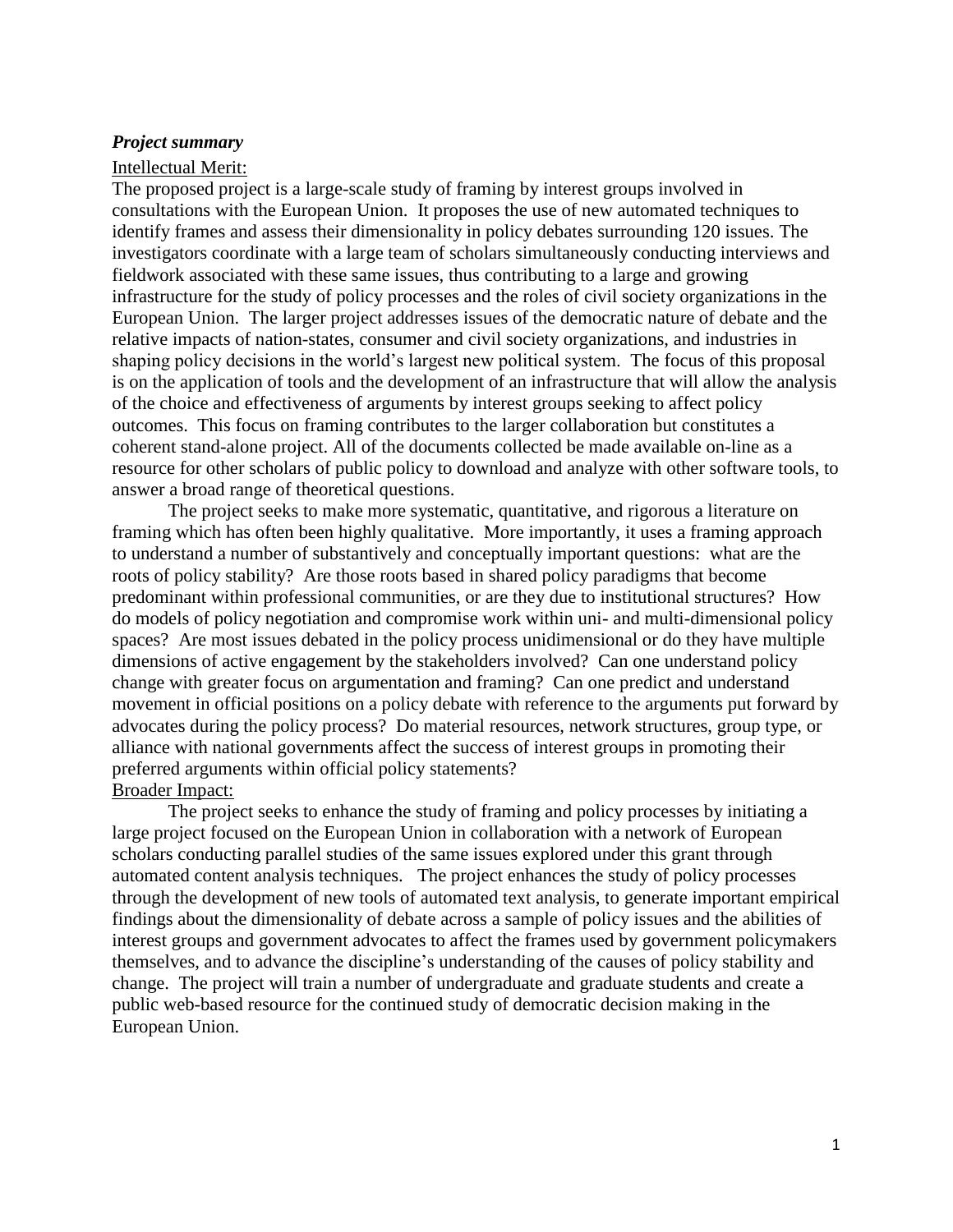### *Project Description Introduction*

We propose a large-scale study of framing by interest groups involved in consultations with the European Union. We use new automated techniques to identify frames and assess their dimensionality in policy debates surrounding 120 issues. We coordinate with a team of European scholars simultaneously conducting interviews and fieldwork associated with these same issues, thus contributing to a large and growing infrastructure for the study of policy processes and the roles of civil society organizations in the European Union. The larger project addresses issues of the democratic nature of debate and the relative impacts of nation-states, consumer and civil society organizations, and industries in shaping policy decisions in the world's largest new political system. [\(http://www.unc.edu/~fbaum/papers/esf\\_2009.htm](http://www.unc.edu/~fbaum/papers/esf_2009.htm) provides details on the larger project.) Our focus is on the application of tools to analyze the choice and effectiveness of arguments by interest groups seeking to affect policy outcomes. Our focus on framing contributes to the larger collaboration but constitutes a coherent stand-alone project as well. All of the documents we collect, process, and code will be made available on-line as resource for other scholars of public policy to download and analyze with other software tools, creating new infrastructure for the study of policy processes.

Considerable ambiguity characterizes the literature on framing, as scholars in different disciplines or subfields of political science have used a variety of terms to refer to relatively similar things. For our purposes, we follow Entman (1991, 53) and define a frame as an argument used to discuss a specific policy issue. Various actors emphasize different points and therefore framing involves "selecting and highlighting some features of reality while omitting others." Baumgartner and Jones (2009 [1993]) describe "non-contradictory argumentation" in which proponents of environmental protection may for example discuss issues of loss of habitat whereas in the same debate business interests may focus on loss of jobs or tax revenues. Key to the discussion of framing is the idea that protagonists in policy debates often attempt to push collective attention more toward their preferred frames (or, equivalently, dimensions) and away from those of rivals. Direct confrontation on a single dimension, for example statistical debates about *how many* jobs may be lost with a given new regulation, are less common than indirect or non-contradictory debates where an argument about jobs is countered with an argument about habitat. Apples-and-oranges comparisons are typical. We believe we can develop tools to make what has often been a very qualitative literature amenable to rigorous quantitative methods, allowing us to compare issues based on the dimensional structure of debates and assess the effectiveness of interest groups in promoting particular frames.

Making use of content analysis, we will empirically assess how many frames emerge on each issue, what those frames are, and what actors are invoking which frames. In addition, we will also map out where those frames are located spatially by plotting the dimensional structure of the debate. In this way we can determine how frames compete and how they influence the movement of the positions of the governing institutions. Assessing the pre- and post-debate positions of EU institutional actors allows us to assess the direction of movement of the official position, and therefore which actors gained and lost proximity to it over time, a new measure of effectiveness.

#### *Unanswered Questions in the Study of Framing*

Since Schattschneider (1960), scholars of public policy have known that participants in the policy process have incentives to describe the issues on which they deal in different ways in order to attract new participants in the process, or to justify their exclusion. As Baumgartner and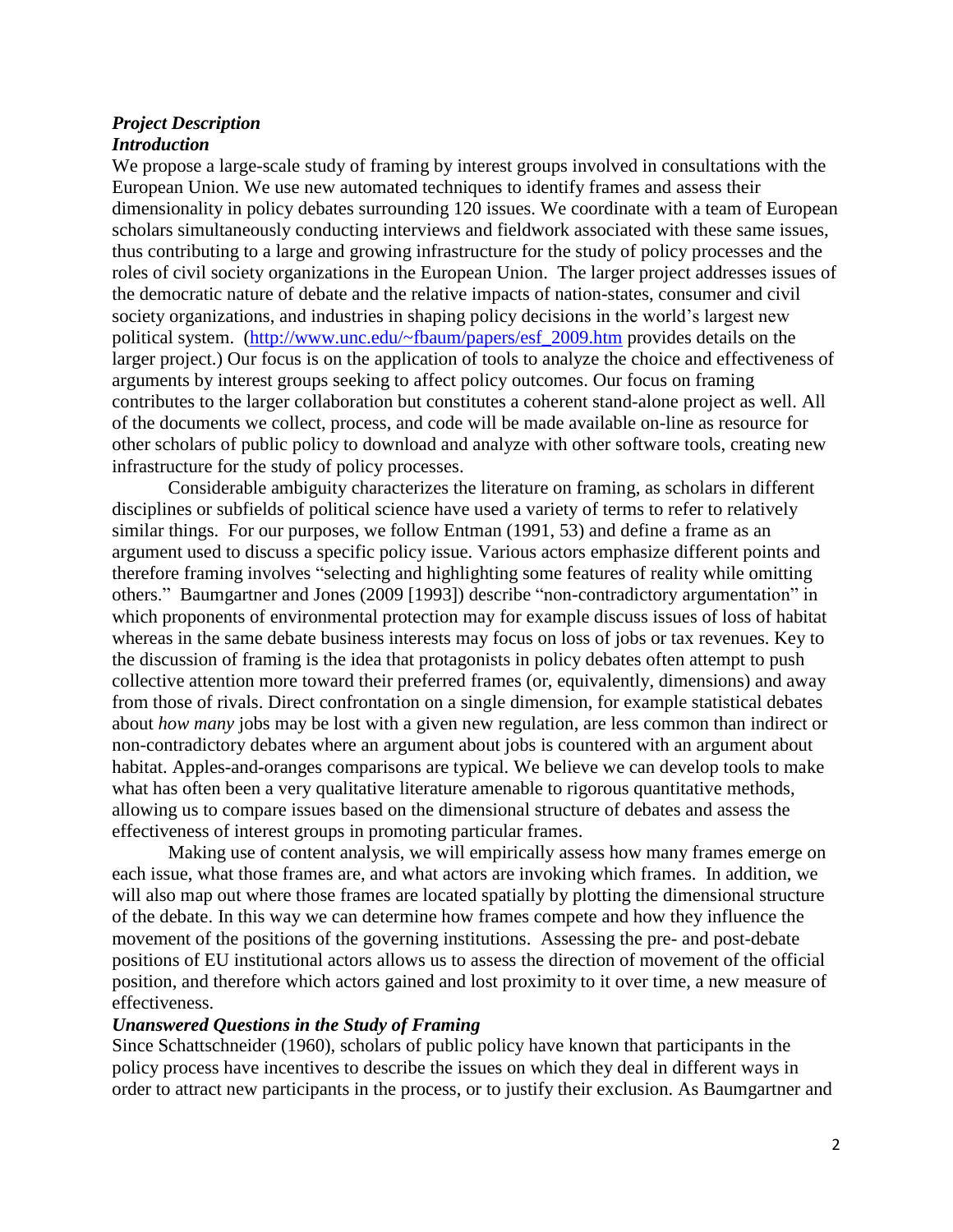Jones (2009 [1993]) described, a description of nuclear power that focuses on technical complexity and lack of broader social consequence (other than cheap and abundant electricity) served to justify the monopoly once enjoyed by nuclear physicists and others linked to the now defunct Atomic Energy Commission. These authors referred to 'policy images' and noted how that of nuclear power went from positive to negative in the 1960s, with huge public policy consequences. Since these early works, students of public policy have been keenly aware of the impact of framing on public policy.<sup>1</sup>

William Riker (1986, 1996) focused our attention on the ability of individual protagonists in the policy process to destabilize debates by focusing attention on a particular dimension. Since his important works, scholars have struggled with the determinants of success in such efforts. James Druckman (2001) was one of the first to study the limits to framing (e.g., the fact that many people may be strongly resistant to efforts by others to reframe a debate), but his study was at the mass level, not among participants in the policy process as we propose here. Baumgartner and colleagues (2009) have conducted the most extensive study to date of collective framing processes, covering a random sample of 98 objects of lobbying activity in Washington, DC. Their results suggest that few issues are reframed, at least in the short run. Following each of 98 issues over a four-year period, they found that fewer than five percent of the issues were significantly reframed. Much more common were stable frames understood by all members of the professional community of lobbyists and policymakers surrounding the issue. The individual lobbyists might seek to focus attention on one dimension over another, but none had the power unilaterally to redirect *collective* attention only to those dimensions favourable to their own position. Mahoney (2008) similarly found limits to the ability of lobbyists to reframe issues in her study comparing interest-group argumentation in the US and the EU. In contrast to members of the mass public, elite participants in a policy community have highly detailed understandings of the various elements of debate, even those with which they disagree. So it is not easy to introduce a "new" element of debate to a group of experts.

Few previous empirical studies of framing in public policy have addressed issues we will explore here: How many different dimensions of debate are present across a sample of issues? Do the issues with higher dimensional complexity differ from the simpler issues with regards to outcomes or the ease of reaching a policy solution? When policy shifts do occur, are these associated with shifts in the relative attention to the competing frames of debate? Can we associate shifts in official positions with the lobbying stances of various interest groups as reflected in the frames they emphasize? Is success in framing associated with the material resources controlled by interest groups? Do those who emphasize the same frames constitute homogenous coalitions with respect to group type and sector of the economy, or are these empirically defined coalitions more heterogeneous? Do dimensional clusters include direct opponents or do opponents choose to emphasize disparate frames?

 $\overline{\phantom{a}}$ 

<sup>&</sup>lt;sup>1</sup> Framing studies are common in several other literatures within political science, including media-effects studies in the field of public opinion (see for example Berinski and Kinder 2006 or Gilliam and Iyengar 2000). Similarly, Lakoff (2004) focuses on how members of the public respond to different types of emotional stimuli. These literatures, focused on individual psychological or cognitive responses to public policy stimuli among members of the mass public, are related to but different from the focus within the field of public policy. This literature deals with elites, not members of the mass public, and is less interested in the individual-level cognitive response to frames than in the overall nature of the debate as reflected in publicly available documents. In this sense, public policy studies of framing differ substantially from the related literature in the field of public opinion, though they have in common an interest in similar cognitive processes. In public policy studies, however, attention is typically focused on the society-level debate, not the individual-level receptivity to frames, and we follow this tradition here.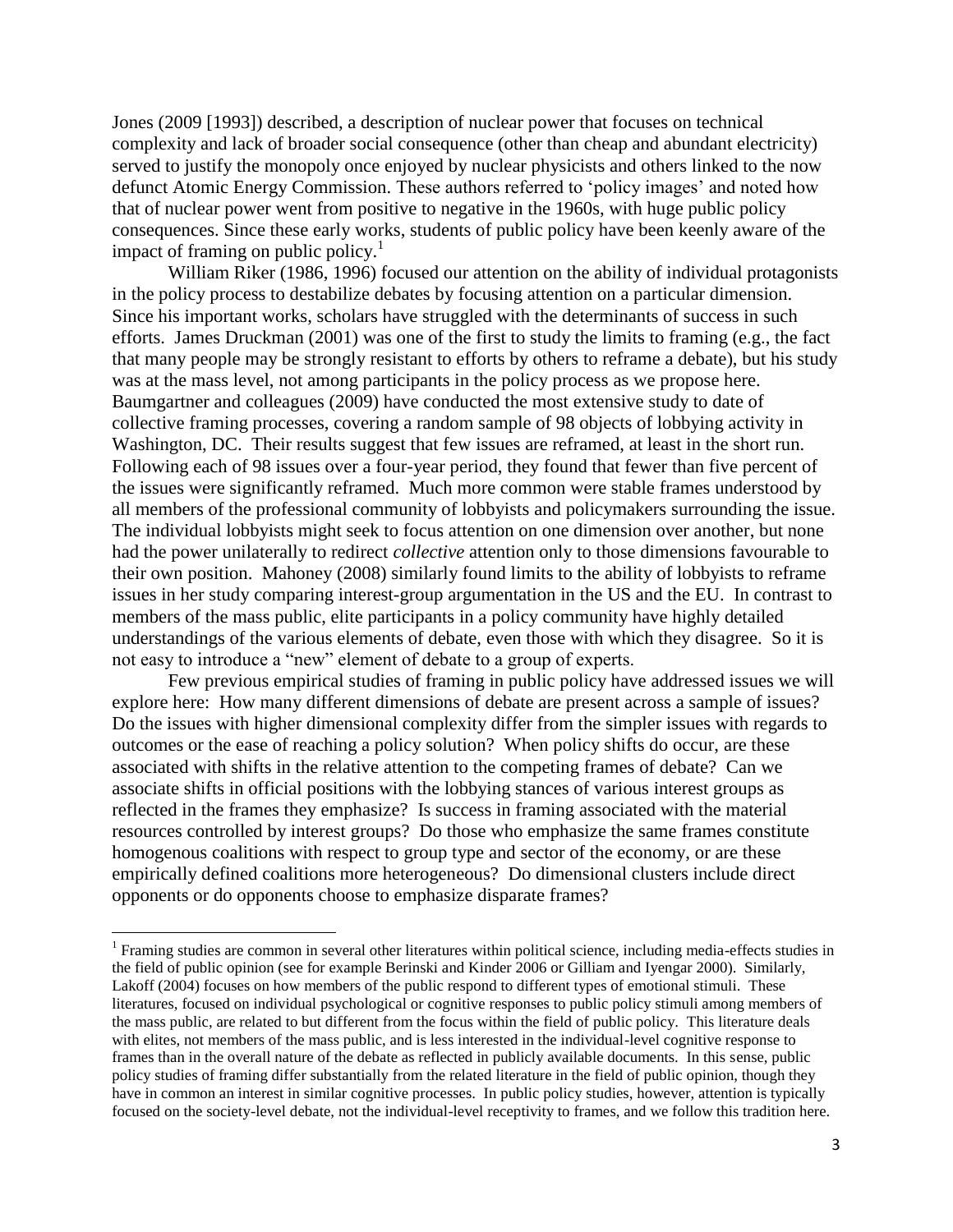The range of important theoretical issues to be addressed here is matched by important methodological ones. The study of argumentation and framing at the elite level is being revolutionized by new developments in the systematic study of text as data (e.g. Laver et al. 2003, Quinn et al. 2008, Schonhardt-Bailey 2008, Slapin and Proksch 2008). We will apply a set of newly developed text analysis tools (e.g. Schonhardt-Bailey 2008) to an original database of over 7,000 documents which detail the political argumentation of thousands of advocates lobbying on 120 policy issues.

Finally, we focus on the institutional context of the European Union. This allows comparison to previous NSF-funded work in the US (see Baumgartner et al. 2009, Mahoney 2008) and allows comparison of the effectiveness of civil society interest groups, business and trade associations, member states through the European Council, bureaucrats and agency officials through the European Commission, and elected officials in the European Parliament. Previous work on the US, for example, suggested that forty percent of all the "advocates" active in the policy process at the federal level were government officials, not outside interest groups, the normal focus of policymaking studies. Elected and appointed officials play important roles, and the EU setting allows us to study the roles of national governments as well as EU-level officials.<sup>2</sup> The availability of large text corpora through the EU consultation process makes possible a large-scale analysis of administrative decision-making in the complicated institutional setting of the EU.

Overall, then, our project seeks to address key issues in the study of framing, apply newly developed tools for automated coding of frames on a large scale for the first time, and create an infrastructure for research that other scholars can use for their own purposes. And it expands the study of framing from the US to the European context.

#### *Studying Framing & Dimensionality Systematically*

Our project involves the systematic study of 120 policy issues under discussion in the European Union and differs therefore from previous studies of framing by its large scope. We can assess variation in framing or dimensionality in at least three ways:

## *I. Framing and success vary by actor.*

 $\overline{\phantom{a}}$ 

For each issue, we will assess which actors are evoking which frames – are corporations always framing issues in economic terms, or do they think outside that box? Are environmental groups constrained to frame issues as environmental concerns, or do they have the flexibility to be creative and evoke economic, public health, and security dimensions as well? There are reasons to suspect that diffuse interests reliant on large citizen-based membership will be more reliant only on a restricted set of frames, whereas trade and industry groups, who need worry less about mobilizing enthusiastic support from diffuse potential memberships, can be more selective or strategic with respect to the frames they emphasize. We will investigate whether the range of framings used differs by group type.

Success of individual framing efforts may vary according to two variables: the type of frame put forward and the resources of actors. Frames may have different likelihoods of success depending on what impact of policy they emphasize: For instance, frames on jobs and economic growth may be more likely to get the attention of the governing institutions than frames emphasizing the impact on consumers, the environment, or public health. We can test whether or not the "privileged position of business" (Lindblom 1977) finds support in the choice or effectiveness of the frames chosen by different types of actors.

 $2<sup>2</sup>$  The roles of each nation-state in the policy process is beyond the scope of what we expect to be able to do in this project, but it is a significant part of the larger European collaboration of which this project will form a part.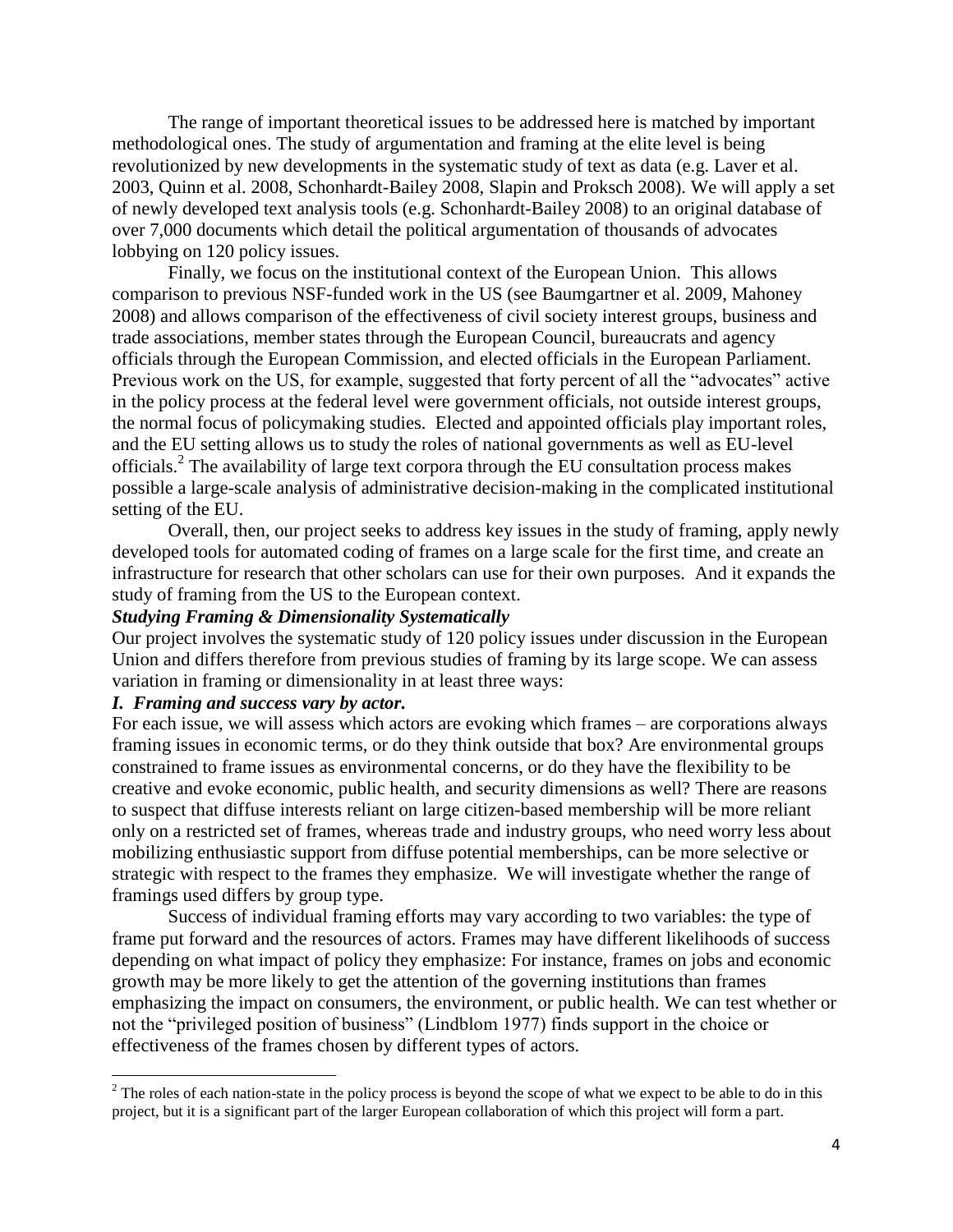We will also explore the linkage between material resources and framing success. No matter what the frame used, it could be that those frames promoted by the wealthiest interest groups or the largest number of them eventually come to dominate the debate, or find the greatest reflection in official documents. This is easily tested with our design.

Finally, the literature gives little insight on the question of whether sets of actors invoking the same frames will be homogeneous or show greater diversity. Riker's focus on heresthetics and Baumgartner and Jones' idea of non-contradictory argumentation would suggest that each set of actors might focus only on that dimension most advantageous to it. Baumgartner et al. found, however, that the "sides" mobilized on the sample of issues they investigated in Washington DC were surprisingly heterogeneous and that all sides in the debate shared a common understanding of the underlying issues. This suggests that the sets of groups invoking particular dimensions of discussion may be more diverse. In any case, these are straightforward empirical questions given our research design.

#### *II. Framing and success vary by issue.*

Framing and success vary not only across actors within an issue, but also from issue to issue. Some issues may have few frames (or even only a single one, to which virtually all actors subscribe), whereas others may have many. The degree of heterogeneity in argumentation can be a measure of the dimensionality of the debate surrounding an issue. We will study the structure of an issue debate by mapping the various frames employed by interest groups as well as the governing institutions and by identifying the underlying dimensions that structure the debate.

Framing success may be expected to vary across issues according to three variables: number of actors employing the frame, the heterogeneity of those actors, and their aggregated resources. The more actors are employing the same frame, the higher the likelihood that this frame will be reflected in the position of the European Institutions. Furthermore, the likelihood of success of a frame increases with the degree of heterogeneity of a group employing the same frame. If groups using the same frame are very homogenous (such as only automobile manufacturers), it is plausible to assume that this frame represents the opinion of only a small section of society. However, if different types of actors align by using the same frame (such as automobile and environmental groups), the European Institutions can be sure that this frame represents a broad section of society and therefore receives a lot of backing by the public. Finally, the greater the aggregate resources controlled by groups employing the same frame, the higher the likelihood that this frame will be reflected in the policy outcome. These issues can easily be assessed empirically by comparing the distribution of actors promoting each frame with the positions of the EU in its official documents.

## *III. The Dimensional Structure of Debate and the Ease of Negotiation.*

Bargaining theories suggest that if there are competing and unrelated dimensions of debate, space is open for compromise due to the possibility of issue linkages and package deals. However, if there is only a single dimension of conflict, bargaining is difficult since actors compete in a zero-sum environment and have nothing to exchange. Thus, we can assess the possible linkage between the number of dimensions of a policy debate and the likelihood of negotiated settlement. The literature on bargaining seems to stand in contrast with expectations from political science, which might suggest that a reduced (or unidimensional) political space leads to a simple solution: the median voter. We can test straightforwardly whether lowdimensional issues are more likely to see successful outcomes than high dimensional issues, and also whether the final position of the EU institutions is within an area predicted by median voter theorems, or whether the final EU documents reflect an official position outside the area of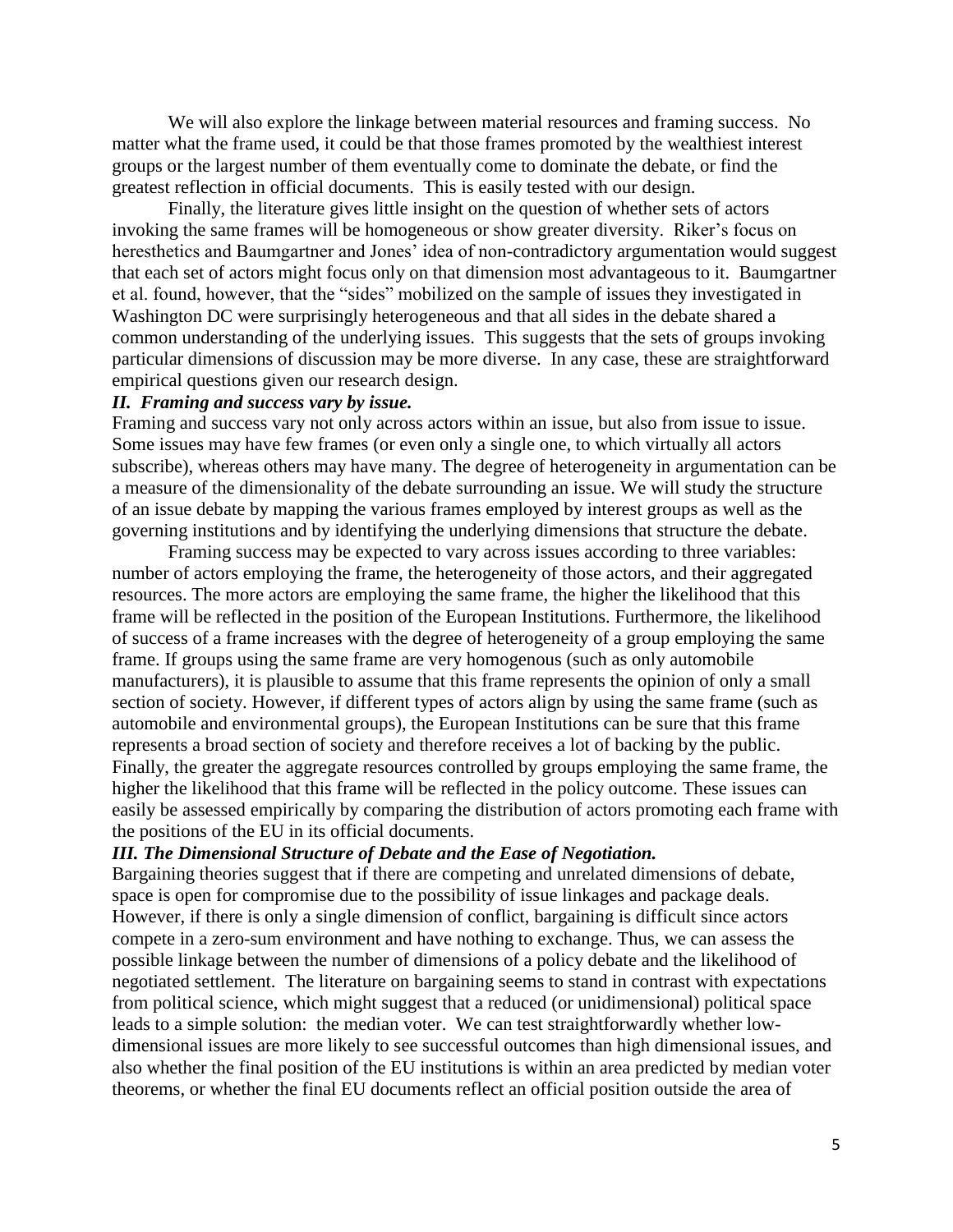predicted compromise. Further, we can assess the number of relevant dimensions across our issues, an empirical point rarely studied. Baumgartner et al. (2009) found that in the US that their sample of issues was substantively multidimensional but that the structure of conflict was surprisingly simple. These findings have large implications for models of negotiation and compromise, so our focus on dimensional structure across a sample of policy issues ensures that our study will have broad importance for assessing the relevance of diverse theoretical perspectives within political science.

For all these analyses, we will assess the initial and final policy locations of the European institutions (European Commission, Council, and the European Parliament). We will establish "closeness scores" for each advocate to the official position as reflected in official documents. Further, we will assess the development of the legislative debate by mapping the location of the European institutions at the beginning and end of the policymaking process. Thus, we can establish the degree to which the different EU institutions take up the various frames in the debate and align with each advocate. In this manner, we will be able not only to assess the structure of conflict in a sample of EU policy debates, but also the success of various interest groups in moving the location of the relevant EU institutions toward their policy position. Our project therefore seeks to enhance our theoretical knowledge of framing, lobbying, and policy outcomes. We hope not only to test a number of specific hypotheses following from the comments above, but more generally to provide some empirical framework for future studies that may be more focused on one or a few of these issues. Ours is a very broad project seeking to lay out the empirical terrain. We know little about the range of dimensional structures present across a broad range of public policy debates. Further knowledge of who many frames dominate, whether official documents typically reflect only business views, whether initial and final official documents change very much, and the heterogeneity of interest group arguments are all understudied questions ripe with normative implications, and these are at the core of our study. The logistics of our project are quite unusual because of our ambition to gather and analyze large amounts of information, so we spend the rest of our proposal focusing on issues of data collection, analysis, and showing the feasibility of what we propose to do.

#### *Logistics: Case Selection*

Our project will focus on the same stratified random sample of 120 legislative proposals being studied in the larger collaborative project. This sample is drawn from the European Commission"s Prelex database to create a list of legislative proposals introduced by the European Commission between 1 January 2007 and 31 December 2009. Limiting the list to proposals that have been introduced in 2007 through 2009 will allow members of this larger team to know the final legislative outcome, collect the final legislation documentation and conduct interviews with policymakers and advocates. (Our focus here will be on analyzing the documents associated with these issues.) Legislative proposals will include 50 proposals for Regulations, and 40 proposals for Directives (two forms of binding laws), as well as 10 green and white books (official documents laying out proposed directions for future legislation); in this way the sample includes issues that are at different stages of the formal policy agenda. In this section of the sample we will exclude issues that did not generate public attention since there are many technical issues that do not motivate a public response. Operationally, we will exclude issues that are the object of fewer than five articles in *Agence Europe*, a widely used database of news coverage of EU affairs. With 100 issues chosen from among the relatively salient items on the EU docket, we will also select another 20 proposals with lower salience as a control. This sample of proposals that did not garner public attention will be stratified using the same proportions as for the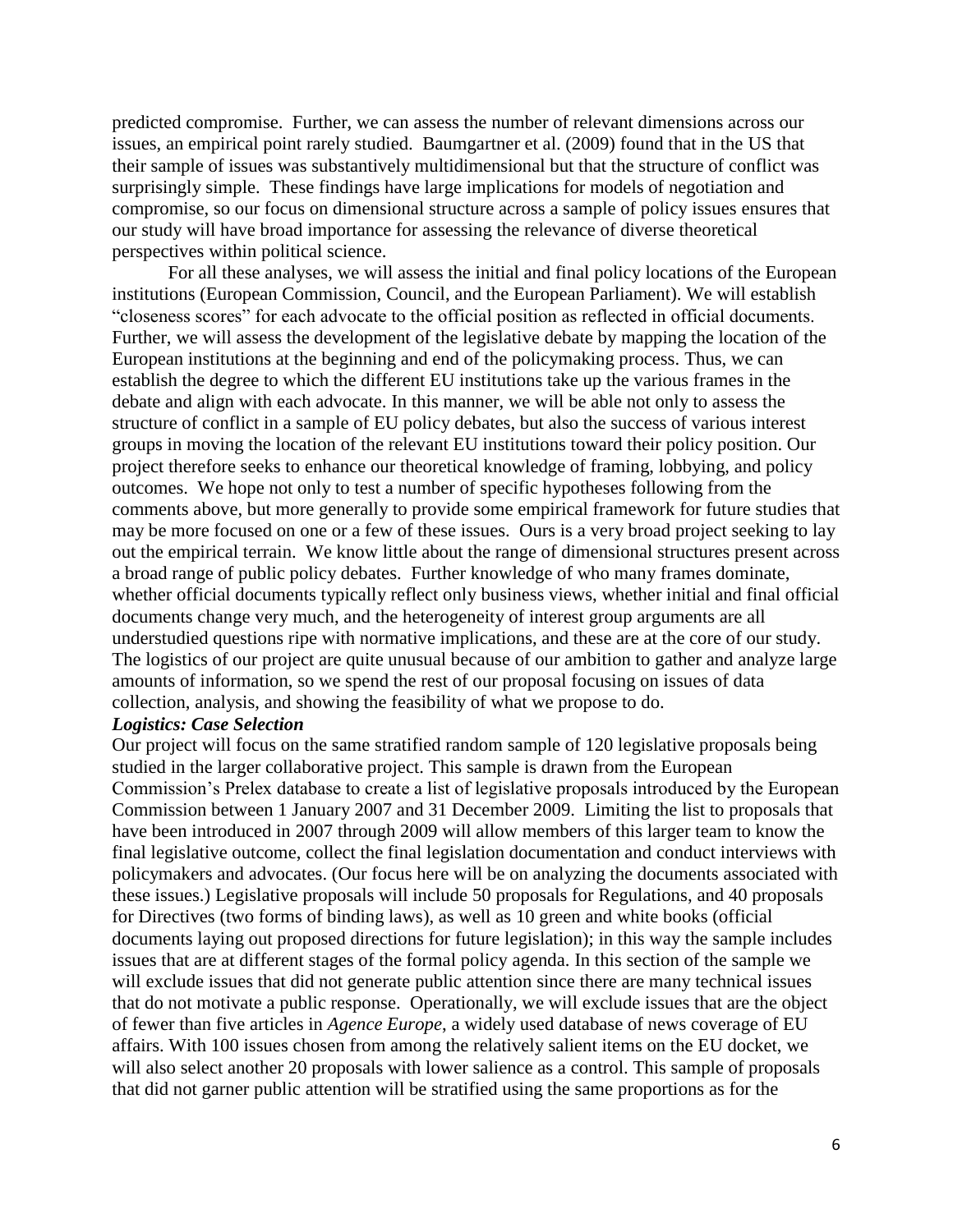publicly salient proposals: 10 for regulations, 8 for directives, and 2 green and white books. Thus we arrive at a sample of 120 issues, with varying levels of salience and at different stages in the policy making process, for which documentation about the positions of the EU institutions and the positions of interested advocates can be collected.

## *Document Collection & Identification of Interested Parties*

For every issue in our random sample of 120 cases we will analyze three areas of public position taking at the supranational level: 1) Official statements from the EU institutions and policymaker statements; 2) Consultation submissions; and 3) Interest-group position papers. We will construct a database and web site for each of the 120 issues including all of the following documents, noting their source and date.

1. Official Statements from the EU Institutions and Policymakers: This includes all white papers, green papers, proposals for Directives, proposals for Regulations, the Opinions from the Council and the EP during the legislative process, the final adopted legislation as well as the original policy if one existed as a measure of the status quo. These will allow us to track locations of EU institutions in the political space and to analyze any differences over time or from one EU institution to another.

2. Consultation Submissions: For those cases where public consultations are available, we will collect all contributions from organizations, corporations, and associations. The Commission"s report of the Consultation will be included in the Official Statements database above.

3. Position Papers: In many cases a public consultation has not been held, interest groups have chosen to not comment in that forum, or groups have become involved later in the process; to capture the full range of interest group communications contributing to a debate we will go to relevant websites and download any published position papers on the issue.

The list of all active participants on an issue will be constructed iteratively by triangulating information on active groups from the three sources and from interviews conducted by the larger ESF team. For example, if one environmental group submits a contribution to an official consultation and mentions the support of seven other groups, or mentions an opponent, these will be added to the list of actors active on the issue; if a Commission press release quotes three additional groups involved on the issue, they will also be added to the list. This process will continue until no new additional names are added. In this way we expect to develop a complete list of "interested parties" and to analyze the issue-definitions associated with their own written statements on the issue. Thus we are not dependent only on the official consultation process but will also capture policy statements by groups that may not have participated officially. We have found in a preliminary survey of about two hundred EU-related interest group web sites that we can find policy-specific documents in the vast majority of cases.

The logistics of our data collection task depend on the number of documents found on each issue. As our sampling frame (for 100 of the 120 issues) excludes issues at the very lowest level of salience within the EU (e.g., purely technical regulations with little public discussion), we expect a substantial number of submissions for each issue. At the highest end of the scale, recent issues such as the Green Paper on the Review of the Consumer Aquis which lead to a new legislative proposal on consumer rights produced 307 consultation submissions. However, based on an earlier analysis of 58 consultations of the European Commission, the average number of consultation submissions can be expected to be about 60 (Klüver 2009). Our budget and staff plans are based on an estimate of approximately 7500 documents for the 120 issues to be analysed, including official documents (120 issues x 60 documents + a small margin).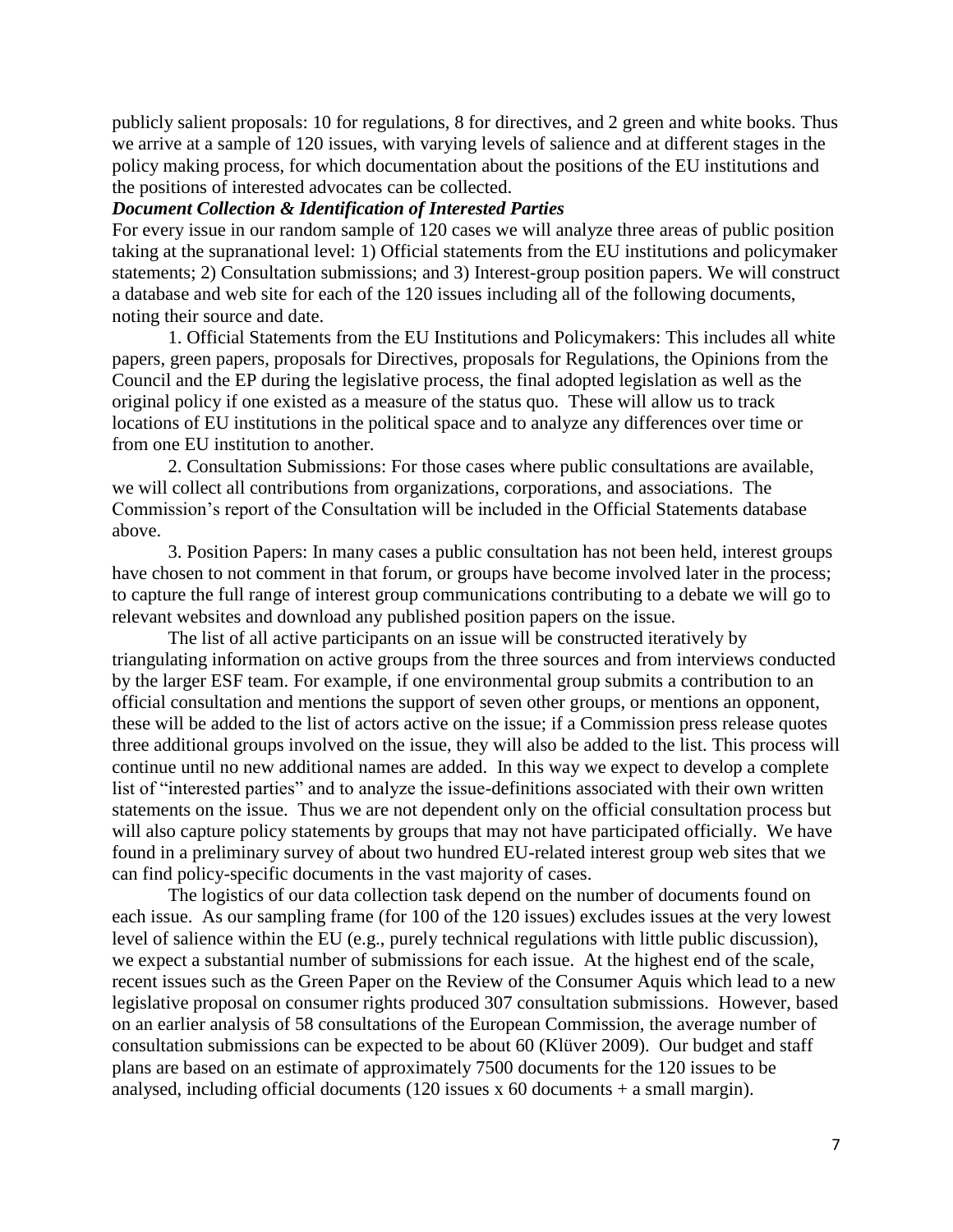## *Content Analysis*

In order to identify frames and to assess the dimensionality of public policy debates, we will use a fully automated content analysis technique drawing on a combination of cluster and correspondence analysis. Cheryl Schonhardt-Bailey has successfully used this technique to analyze framing and dimensionality of parliamentary speeches, speeches of presidential candidates and transcripts of the Federal Reserve"s Federal Open Market Committee (Schonhardt-Bailey 2005, 2006, 2008; Bailey and Schonhardt-Bailey 2008). Two software packages are available with the necessary functions: ALCESTE (Image 2009) and T-LAB (Lancia 2009). We test the content analysis technique using T-LAB on one sample case below. Analyzing framing and dimensionality with T-LAB involves three steps: Preparation of the text corpus, Cluster Analysis, and Correspondence Analysis.

## *A. Preparation of the text corpus*

Preparation of documents includes: 1) transfer to digital format for any documents not already digitally readable (e.g. scanned faxes); 2) unification of British and American spellings and correction of spelling errors; and 3) removal of names of authors, non-content "stop words," unnecessary information such as contact information or repetition of the consultation questions. The resulting text files are merged into a single file with each original document tagged with identification variables such as name of the actor or actor type. All of these tasks can be done either automatically by drawing on a Python computer script or with undergraduate coders. *B. Cluster and Correspondence Analysis*

## T-LAB relies on co-occurrence analysis which is the statistical analysis of frequent word pairs in a text corpus. Using the presence or absence of words in each document, the program calculates an indicator matrix on which to base the classification process. This matrix contains documents in rows and the occurrence of words in each text in columns. Based on ascending hierarchical cluster analysis, T-LAB then identifies clusters of documents. The clusters can be interpreted as frames used by various actors (see also Miller 1997; Schonhardt-Bailey 2005, 2006, 2008; Bailey and Schonhardt-Bailey 2008).

In a second step, correspondence analysis is used to assess the dimensionality of these frames. Correspondence analysis allows spatial representation of the relation between the clusters whereby position estimates are contingent on correlations, thus distance reflects the degree of co-occurrence. T-LAB cross-tabulates document clusters and words in order to create a second matrix that can be used for factor correspondence analysis. Correspondence analysis provides a measure which indicates the amount of association explained by the dimensions. It aims to account for a maximum amount of association along the first dimension. The second dimension then seeks to account for a maximum amount of remaining association and so forth. *Illustration*

In order to test the applicability of this content analysis technique, we analyzed the public policy debate concerning the legislative proposal on reduction of  $CO<sub>2</sub>$  emissions from cars, since our collaborator Heike Klüver (forthcoming) had already used this issue for a comparison of hand coding, Wordfish (Proksch and Slapin, 2008; Slapin and Proksch, 2008) and Wordscores (Laver et al., 2003). On 7 February 2007, the European Commission proposed a legislative framework to reduce  $CO_2$  emissions from cars to 120g/km in 2012. The Commission called for improvements in vehicle technology that should account for an emission reduction to 130g/km, while efficiency improvements for tires and air conditioning systems as well as a greater use of bio fuels should contribute to further emissions cuts of 10g/km. Furthermore, the Commission suggested fiscal measures, improved consumer information and a code of good practice on car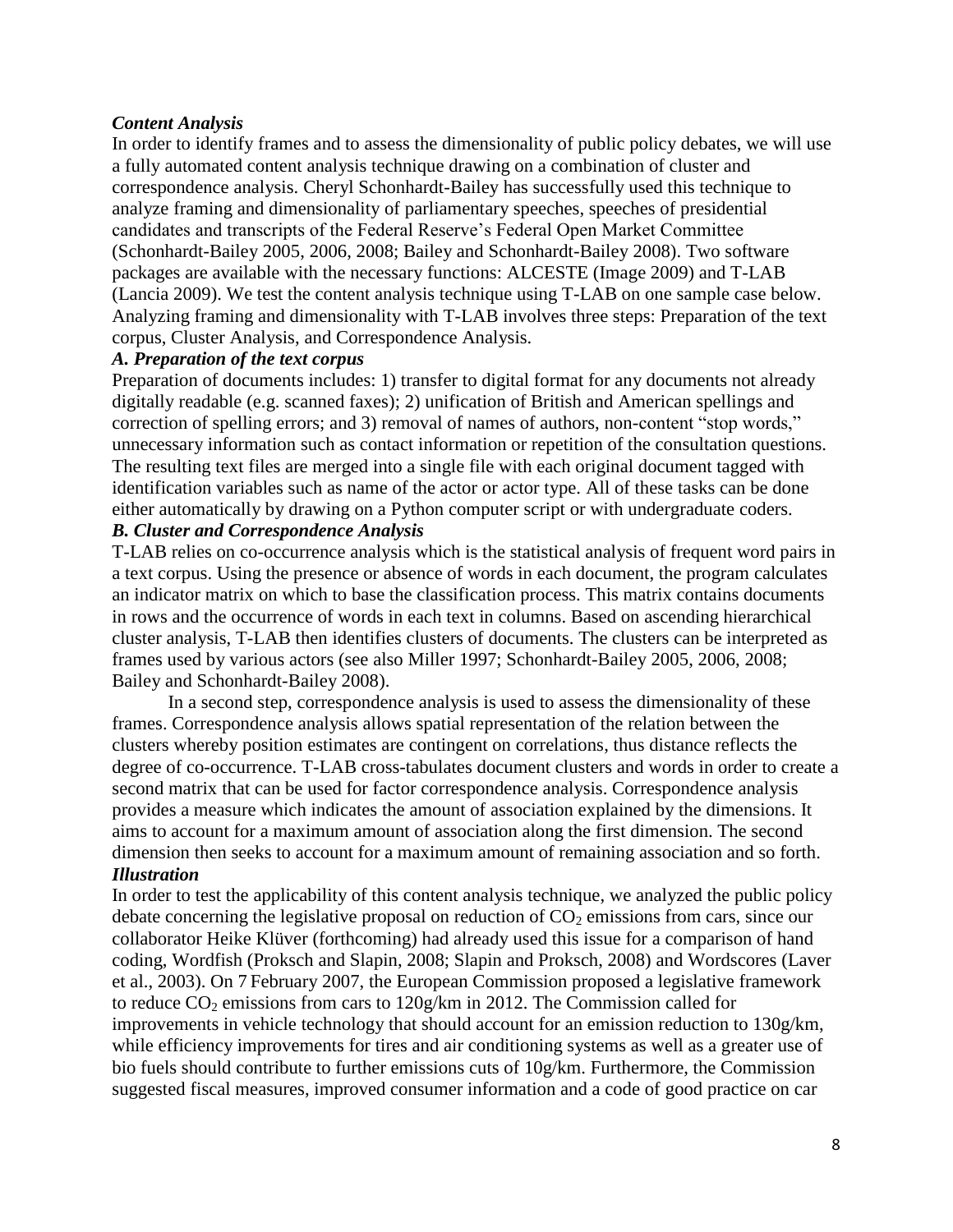marketing to decrease the popularity of cars with high  $CO<sub>2</sub>$  emissions. From 7 February until 15 July 2007 the Commission then launched a public online consultation before adopting its final proposal in December 2007. A wide variety of interest groups took part in this consultation and all were included in this analysis. Out of the twenty-three interest groups under analysis, six represent traditional automobile manufacturers, four are alternative industry associations (such as the biodiesel industry or manufactures of electric vehicles), six are environmental groups, two are media associations, one represents consumer interests, one is a trade union, one represents the tire industry, one represents security interests and one the interest of leasing companies. *Identification of frames*

In a first step, a cluster analysis was conducted in order to identify the frames used in the analysis. Three document clusters could be identified (see table 1): The first and smallest cluster (12% of the documents) comprises texts using words such as "advertising," "press" and "media." Table 1 shows the list of typical words of this frame (cluster) which clearly indicates its focus on the impact of the legislative proposal on the advertising industry. The second cluster, which encompasses 28% of the documents, is marked by words such as "automotive," "segments" or "product." The table makes clear that this cluster comprises documents emphasizing the impact of the proposal on the automobile manufacturers. The third and largest cluster (60% of the documents) is represented by typical words such as "LPG," "biodiesel" and "natural." This cluster is actually comprised of two types of groups: Environmental groups as well as alternative industry groups. Further analysis using the keyword-in-context function of the open source text analysis program *Yoshikoder* (Lowe, 2009) reveals that both types of groups emphasize the negative effects of global warming on the environment. However, whereas environmental groups use this frame simply for the intrinsic value of environmental protection, alternative industry groups employ this frame in order to highlight the environmental superiority of their products.

| <b>Rank according to</b> |                         |                            | <b>Cluster 3: Environment /</b> |
|--------------------------|-------------------------|----------------------------|---------------------------------|
| Chi <sup>2</sup> Value   | <b>Cluster 1: Press</b> | <b>Cluster 2: Industry</b> | <b>Alternative Industry</b>     |
| 1                        | Advertising             | target                     | LPG                             |
| $\overline{2}$           | press                   | political                  | energy                          |
| 3                        | media                   | value                      | gas                             |
| 4                        | promotional             | function                   | fuel                            |
| 5                        | print                   | approach                   | fuels                           |
| 6                        | literature              | Automotive                 | <b>Biodiesel</b>                |
| 7                        | Publishers              | models                     | oil                             |
| 8                        | survey                  | segments                   | fuelled                         |
| 9                        | believe                 | reduction                  | duty                            |
| 10                       | restrictions            | product                    | Natural                         |
| 11                       | marketing               | complementary              | light                           |
| 12                       | information             | system                     | Methane                         |
| 13                       | claim                   | technologies               | biogas                          |
| 14                       | freedom                 | N1                         | biomethane                      |
| 15                       | penalties               | rental                     | diesel                          |
| No of texts              | 3                       | $\tau$                     | 15                              |
| % of texts               | 12%                     | 28%                        | 60%                             |

|  |  |  |  |  | Table 1: Most prominent words distinguishing clusters of actors in the $CO2$ emissions debate |
|--|--|--|--|--|-----------------------------------------------------------------------------------------------|
|--|--|--|--|--|-----------------------------------------------------------------------------------------------|

Note: The Table shows the most typical words per cluster according to their Chi<sup>2</sup> value. The analysis is based on comments from 23 interest group submitted to the consultation process as well as the initial and final commission documents.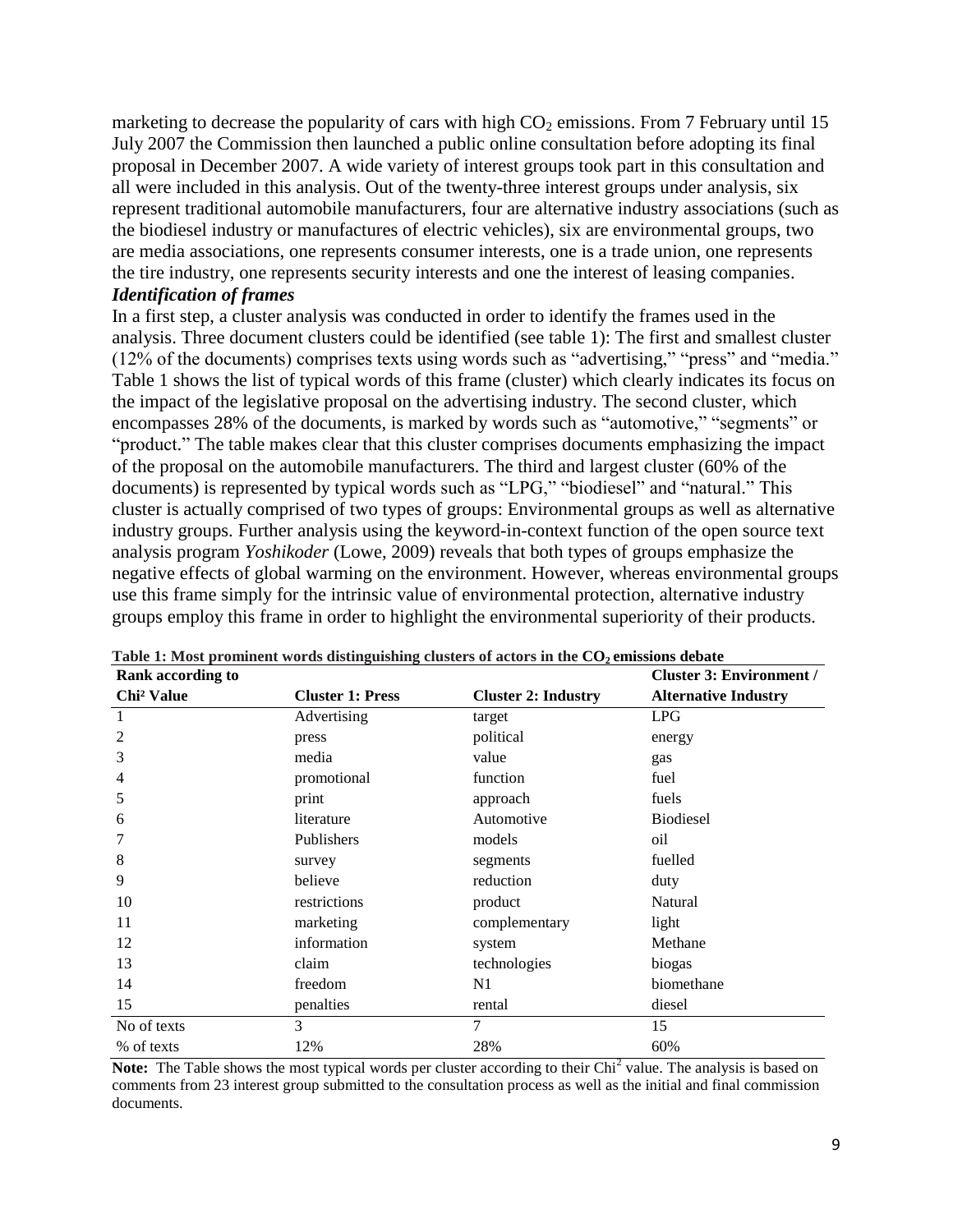In a second step, we compared a manual coding of group type to the clusters in which the program classified each actor. Drawing on information gathered on interest groups' websites, we coded them into five different categories: Traditional automobile industry; alternative industry; environmental; the commission itself; press / media; and other (this coding was done before the content analysis was conducted to ensure impartiality). Table 2 compares the clusters from Table 1 with the group type in order to assess the validity of the measurement. Each row represents an interest group together with the cluster membership of the document it submitted to the consultation. The results show that the automated identification of clusters corresponds very strongly (though not perfectly) with a manual coding of group type. In those cases where the coding does not correspond, it is because the document associated with that organization had more in common with the groups in its statistically identified cluster than with our a priori assumption. Note as well that all groups are coded even those which were initially listed as "other" in the manual coding. The system also classifies the initial (Comm1) and final (Comm2) Commission document, showing its correspondence with each of the three clusters.

| Group             |                |                      | <b>Cluster Membership Scores</b> |                 |                    |
|-------------------|----------------|----------------------|----------------------------------|-----------------|--------------------|
| <b>Name</b>       | Group type     | <b>Best Solution</b> | <b>Press</b>                     | <b>Industry</b> | <b>Environment</b> |
| <b>ADTS</b>       | Alt. Industry  | Environment          | 0.11                             | 0.31            | 0.58               |
| <b>AEGPL</b>      | Alt. Industry  | Environment          | 0.10                             | 0.19            | 0.72               |
| <b>EBB</b>        | Alt. Industry  | Environment          | 0.13                             | 0.23            | 0.64               |
| <b>ENGVA</b>      | Alt. Industry  | Environment          | 0.09                             | 0.19            | 0.73               |
| COMM1             | Commission     | Environment          | 0.22                             | 0.36            | 0.42               |
| COMM <sub>2</sub> | Commission     | Industry             | 0.23                             | 0.39            | 0.38               |
| <b>FANC</b>       | Environ. Group | Environment          | 0.23                             | 0.36            | 0.41               |
| <b>FOE</b>        | Environ. Group | Press                | 0.54                             | 0.24            | 0.22               |
| <b>GREENPEACE</b> | Environ. Group | Environment          | 0.23                             | 0.35            | 0.43               |
| <b>RSPB</b>       | Environ. Group | Environment          | 0.25                             | 0.35            | 0.41               |
| <b>TANDE</b>      | Environ. Group | Environment          | 0.27                             | 0.31            | 0.43               |
| <b>WWF</b>        | Environ. Group | Environment          | 0.22                             | 0.33            | 0.45               |
| <b>BEUC</b>       | Other          | Industry             | 0.25                             | 0.43            | 0.32               |
| <b>BVRLA</b>      | Other          | Industry             | 0.19                             | 0.54            | 0.27               |
| <b>ETRMA</b>      | Other          | Environment          | 0.21                             | 0.30            | 0.49               |
| <b>ETSC</b>       | Other          | Environment          | 0.20                             | 0.36            | 0.44               |
| <b>ETUC</b>       | Other          | Industry             | 0.24                             | 0.41            | 0.35               |
| <b>AAUK</b>       | Press          | Press                | 0.68                             | 0.16            | 0.16               |
| FAEP              | Press          | Press                | 0.88                             | 0.06            | 0.06               |
| <b>ACEA</b>       | Trad. Industry | Industry             | 0.18                             | 0.56            | 0.26               |
| <b>JAMA</b>       | Trad. Industry | Industry             | 0.19                             | 0.55            | 0.26               |
| <b>KAMA</b>       | Trad. Industry | Industry             | 0.19                             | 0.53            | 0.28               |
| RAI               | Trad. Industry | Environment          | 0.22                             | 0.36            | 0.43               |
| <b>SMMT</b>       | Trad. Industry | Industry             | 0.24                             | 0.46            | 0.30               |
| <b>VDA</b>        | Trad. Industry | Industry             | 0.15                             | 0.60            | 0.25               |

**Table 2: A Comparison of Manual and Automated Classification of Interest Groups**

**Note:** Full names of the associations are available on request. Cluster scores represent the degree to which each document is a member of the various clusters as well as the best cluster solution according to these scores.

#### *Examining dimensionality*

Using the correspondence analysis procedure, the underlying dimensions of the frames are identified and the frames are mapped spatially. Correspondence analysis provides a measure which indicates the amount of association explained by the underlying dimensions. The correspondence analysis identifies a two-dimensional space in which the frames are located (see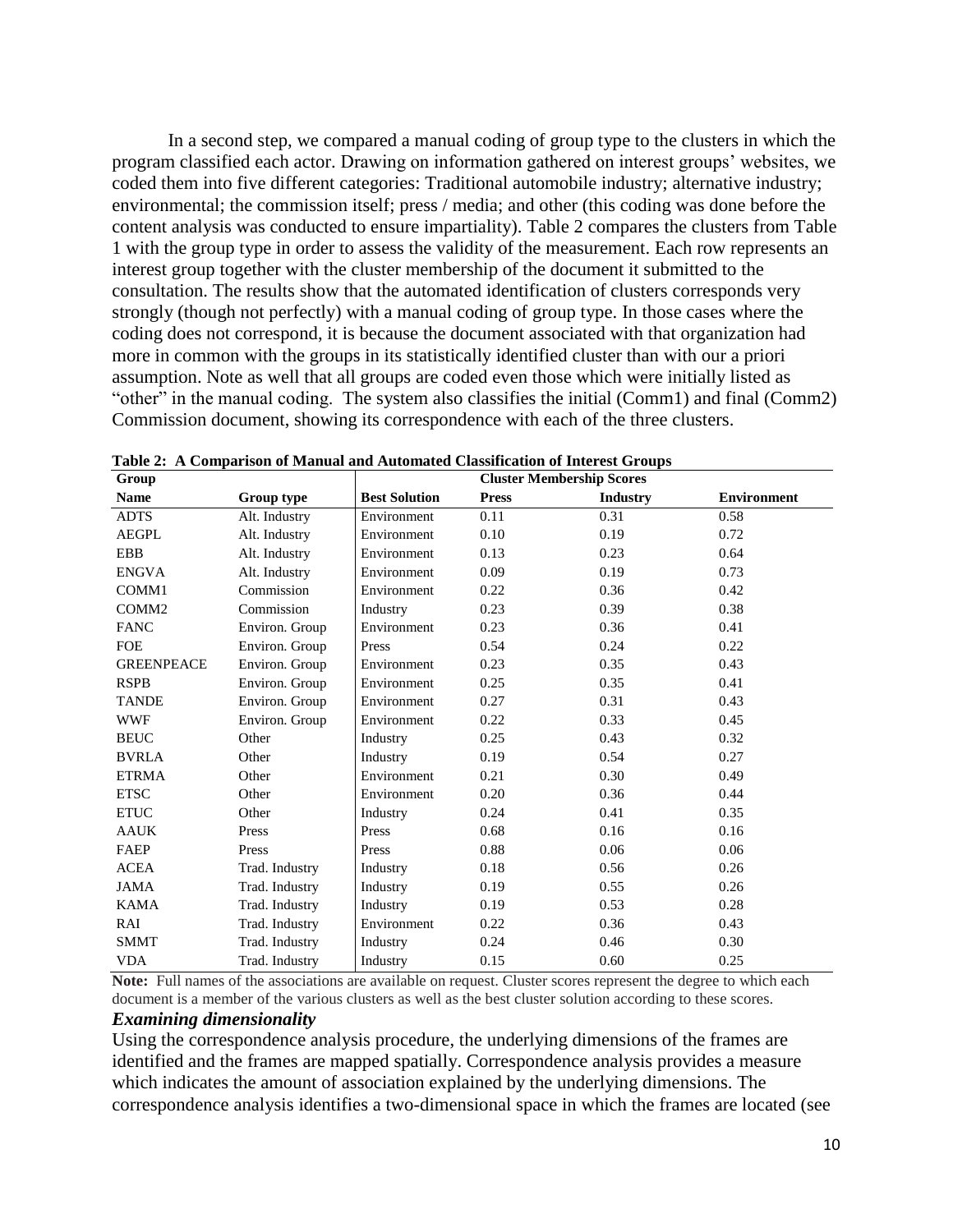Figure 1). The first dimension accounts for 58 per cent of the association and the second dimension for 42 per cent. Whereas the "Environmental" and "Industry" frames mainly oppose each other on the first dimension and hardly differ in respect to the second dimension, the "Press" frame largely differs from the other two frames along the second dimension and is located more or less in the middle of the "Environment" and "Industry" frame on the first dimension. Hence, the debate surrounding the policy proposal on the reduction of  $CO<sub>2</sub>$  emissions from cars is characterized by a two-dimensional space: "environmental control" and "advertising code of conduct."



**Figure 1: A Two-Dimensional Issue-Space for the CO2 Emissions Debate**

|                              | <b>Eigenvalue</b> | Percentage                                | <b>Cumul. Percentage</b> |  |
|------------------------------|-------------------|-------------------------------------------|--------------------------|--|
| <b>Factor 1</b> ( $x$ -axis) | 0.19              | 58.00                                     | 58.00                    |  |
| <b>Factor 2</b> (y-axis)     | 0.14              | 42.00                                     | 100.00                   |  |
| $\cdots$                     |                   | $\sim$ $\sim$ $\sim$ $\sim$ $\sim$ $\sim$ |                          |  |

**Note:** Dimension 1 is "environmental control;" Dimension 2, the "advertizing code of conduct." Factor scores below indicate the degree of association explained by these two dimensions. The initial (COMM1) and final (COMM2) positions of the European Commission are connected by a red arrow indicating the direction of movement.

As a validity check, we can compare these results with policy position estimates obtained by Hand-Coding and Wordfish (for details, see Klüver, forthcoming). Since policy positions were estimated only for a single dimension, we compare them separately to the two dimensions identified here (see table 3). The table shows strong correspondence for the first dimension, but little for the second one. These results suggest that the automated procedure accurately replicates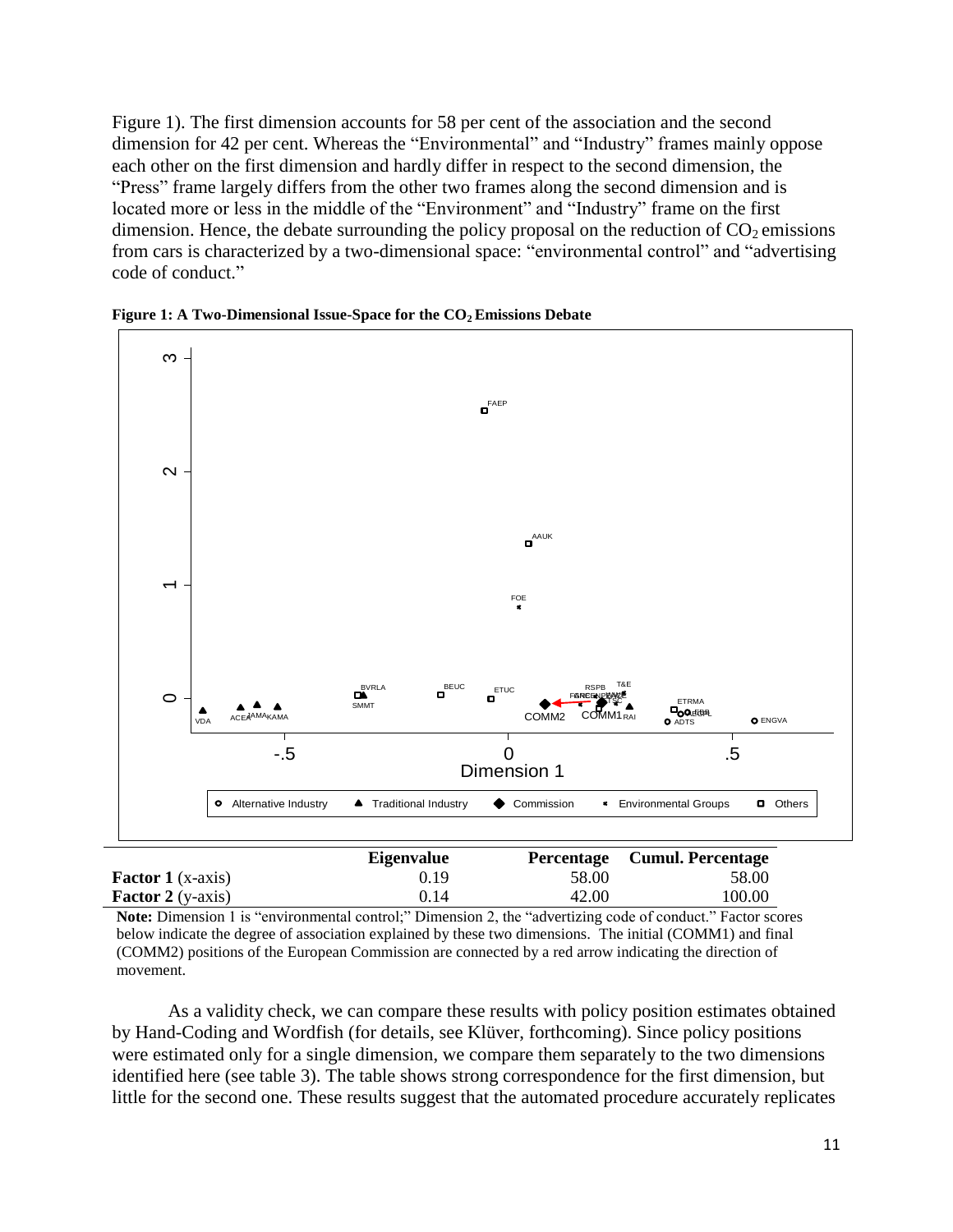the main dimensional structure but also allows additional cleavages not apparent to any technique assuming a single dimension.

| Table 5. Correlation of T-LAD Coordinates with wording and Hand-County           |                                |                                  |          |                    |  |
|----------------------------------------------------------------------------------|--------------------------------|----------------------------------|----------|--------------------|--|
|                                                                                  |                                | T-LAB                            | Wordfish | <b>Hand-Coding</b> |  |
|                                                                                  | <b>T-LAB</b>                   | L.O                              |          |                    |  |
| Dimension 1                                                                      | Wordfish                       | $0.73***$                        | 1.0      |                    |  |
|                                                                                  | <b>Hand-Coding</b>             | $0.76***$                        | 0.70***  | 1.0                |  |
|                                                                                  | <b>T-LAB</b>                   | 1.0                              |          |                    |  |
| Dimension 2                                                                      | Wordfish                       | 0.03                             | 1.0      |                    |  |
|                                                                                  | <b>Hand-Coding</b>             | $0.34*$                          | 0.70***  | 1.0                |  |
| $\mathbf{a}$ and $\mathbf{a}$ and $\mathbf{a}$ and $\mathbf{a}$ and $\mathbf{a}$ | $0.01$ $0.001$ $0.001$ $0.001$ | T T 1.1<br>$\sqrt{6}$ $\sqrt{1}$ |          |                    |  |

\*p<0.1, \*\*p<0.01, \*\*\*p<0.001. Source: Klüver (forthcoming)

#### *Assessing the success of frames*

Finally, as we have two measures of the location of the European Commission, we can assess the direction of any movement in the official position. In this example, we compare the initial location (t<sub>0</sub>) in the February 2007 Communication and the final location  $(t_1)$  in the proposed Regulation in December of that same year, after the consultation materials described above had been submitted and reviewed. These are indicated in Figure 1 as COMM1 and COMM2, and a red arrow shows the direction of movement.

Using the coordinates in the multidimensional space (see table 4), one can compute measures of distance such as the Euclidean Distance between the Commission"s positions and the frames (clusters) or even the single interest groups to assess in which direction the Commission moved from  $t_0$  to  $t_1$ . The Euclidean Distance is given as

$$
d(x,y) = ||x-y||_2 = \sqrt{(x_1-y_1)^2 + \dots + (x_n-y_n)^2} = \sqrt{\sum_{i=1}^n (x_i-y_i)^2}
$$

This allows us to calculate the distance between the Commission position and the three frames along the two dimensions of debate (see table 5). The analysis shows that the Press Frame is most distant from the Commission and this distance was maintained at the time of the second Commission position. The Environmental Frame is the closest to the Commission but the Commission however increased its distance from 0.14 to 0.26 over time. The Industry Frame by contrast is closer to the Commission at time point  $t_1$  than at  $t_0$ . In conclusion, the Commission moved over time towards the center of the political space, aligning more with Industry than in its initial position, but remaining closer to the position of the Environment Cluster than to the others even at the end of the process.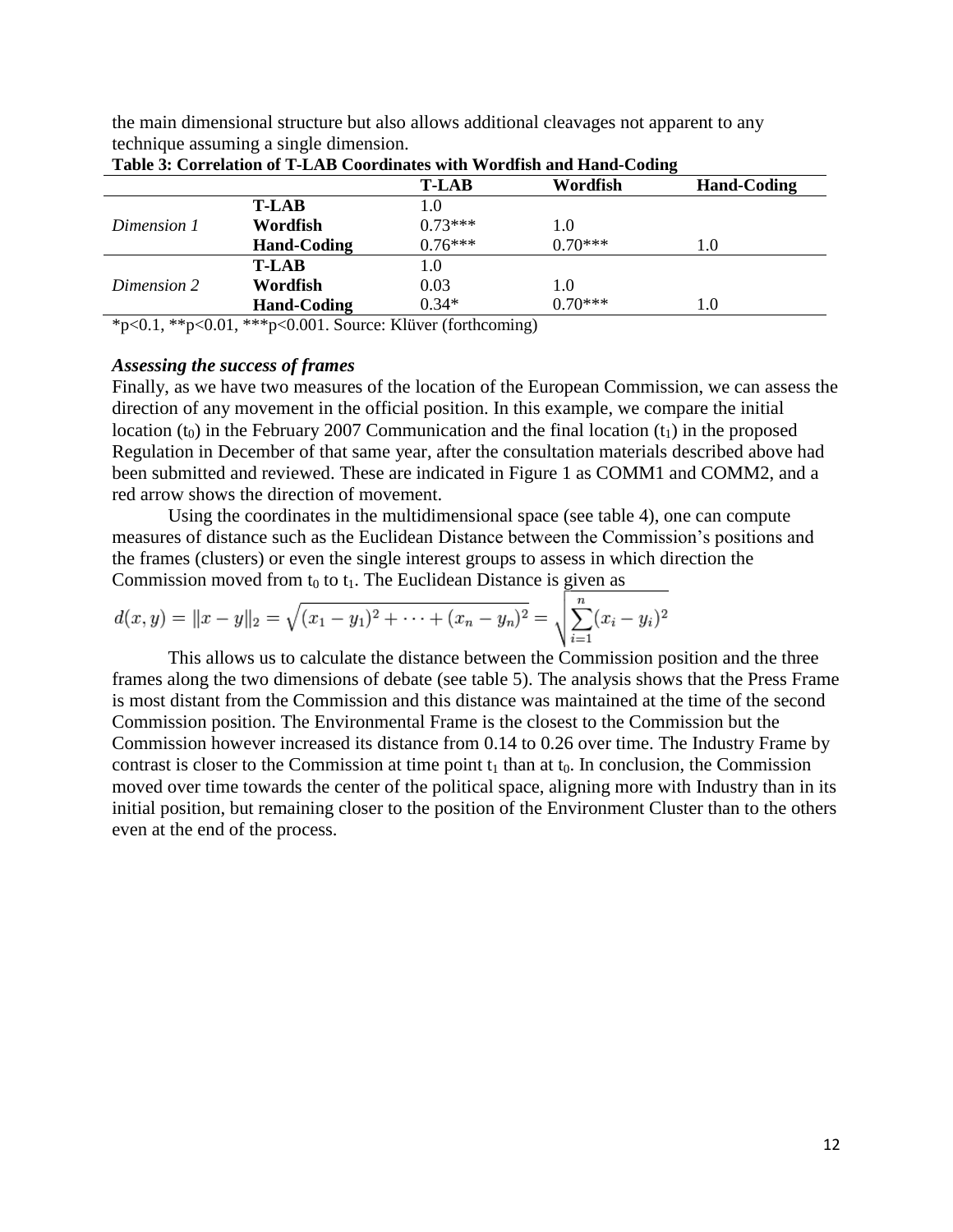|                               | <b>Dimension 1</b> | <b>Dimension 2</b>   |
|-------------------------------|--------------------|----------------------|
| Actor                         | (Environment)      | (Media Restrictions) |
| PRESS CLUSTER                 | 0.01               | 1.77                 |
| <b>INDUSTRY CLUSTER</b>       | $-0.60$            | $-0.08$              |
| <b>ENVIRONMENT CLUSTER</b>    | 0.34               | $-0.08$              |
| COMMISSION. TIME <sub>0</sub> | 0.21               | $-0.03$              |
| COMMISSION. TIME <sub>1</sub> | 0.08               | $-0.05$              |
| <b>AAUK</b>                   | 0.04               | 1.36                 |
| <b>ACEA</b>                   | $-0.60$            | $-0.08$              |
| <b>ADTS</b>                   | 0.36               | $-0.20$              |
| <b>AEGPL</b>                  | 0.38               | $-0.13$              |
| <b>BEUC</b>                   | $-0.15$            | 0.03                 |
| <b>BVRLA</b>                  | $-0.34$            | 0.03                 |
| <b>EBB</b>                    | 0.40               | $-0.12$              |
| <b>ENGVA</b>                  | 0.55               | $-0.19$              |
| <b>ETRMA</b>                  | 0.37               | $-0.10$              |
| <b>ETSC</b>                   | 0.20               | $-0.09$              |
| <b>ETUC</b>                   | $-0.04$            | 0.00                 |
| FAEP                          | $-0.05$            | 2.54                 |
| <b>FANC</b>                   | 0.16               | $-0.05$              |
| <b>FOE</b>                    | 0.02               | 0.81                 |
| <b>GREENPEACE</b>             | 0.20               | $-0.05$              |
| <b>JAMA</b>                   | $-0.56$            | $-0.06$              |
| <b>KAMA</b>                   | $-0.52$            | $-0.08$              |
| RAI                           | 0.27               | $-0.08$              |
| <b>RSPB</b>                   | 0.19               | 0.02                 |
| <b>SMMT</b>                   | $-0.32$            | 0.02                 |
| <b>TANDE</b>                  | 0.26               | 0.05                 |
| <b>VDA</b>                    | $-0.68$            | $-0.11$              |
| <b>WWF</b>                    | 0.24               | $-0.05$              |

|  |  | Table 4: Location of Interest Groups as well as the EC before and after Consultation |  |  |  |  |  |  |  |  |  |
|--|--|--------------------------------------------------------------------------------------|--|--|--|--|--|--|--|--|--|
|--|--|--------------------------------------------------------------------------------------|--|--|--|--|--|--|--|--|--|

#### **Table 5: Relative Distance of the EC Position from Major Actors in the Debate, t<sup>0</sup> and t<sup>1</sup>**

| <b>Frames</b> | Distance at t <sub>0</sub> | Distance at t <sub>1</sub> | <b>Success</b> |
|---------------|----------------------------|----------------------------|----------------|
| Press         | 1.81                       | . .82                      | $-0.01$        |
| Industry      | 0.81                       | 0.68                       | $+0.13$        |
| Environment   | 0.14                       | 0.26                       | $-0.12$        |

We have illustrated one element of our project, suggesting ways in which we will be able to analyze the dimensional structure of debates, the positions of each actor, the frames being proposed by different actors, and movement of official bodies during the policy process. In the limited space available we have not discussed change in the position of the European Institutions over time, comparisons across the 120 issues in our sample (e.g., whether issues with low dimensional structures are more likely to see policy change than those with many unrelated frames simultaneously being discussed), and a variety of other factors. Concerning the movement of the European Institutions, we will have various official documents reflecting the official positions over the course of the legislative process such as the policy proposal of the European Commission, Opinions of the European Parliament and the Council and the final adopted legislation. For most issues, we will also find official document preceding the policy proposal such as Communications, Green and White Papers as well as a status quo reflected in existing legislation in this policy area (Klüver's analysis of 58 issues on which consultations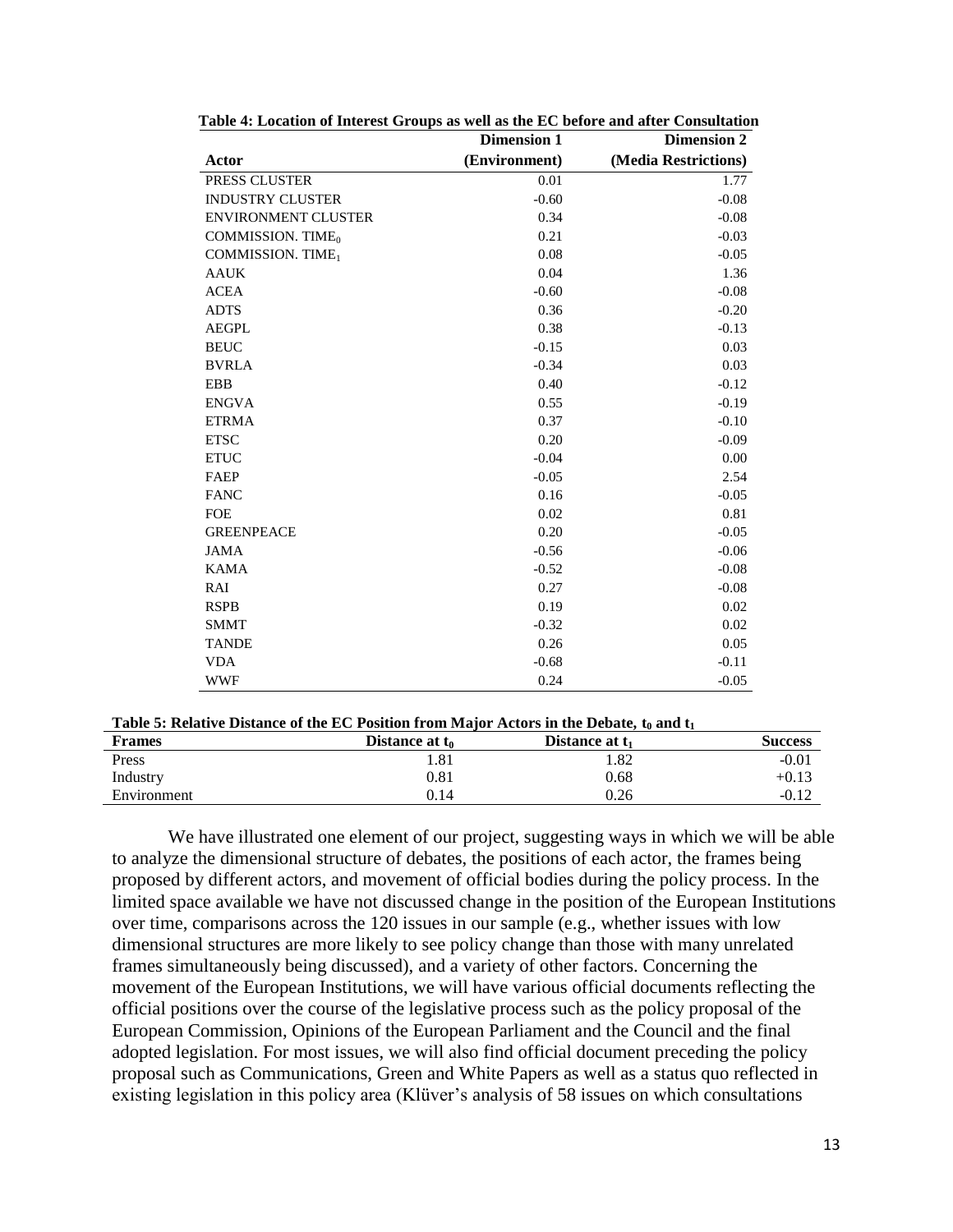were available allowed an estimate of the status quo policy position for 75 per cent of the issues). We expect to be able to assess movement of the official position at least from the beginning to the end of the consultation process. However, we should note that we do not expect to be able to trace on a clear chronological basis all the dynamics of framing over time, for example the timing of when certain interest groups make certain claims. Across the sample of issues we do not expect sufficient documents at regular enough time units to support such a dynamic analysis, and our theoretical concerns do not require this.

## *Website Infrastructure*

We have our own theoretical interests in this project but also hope to contribute to a transformation in how political scientists conduct research projects, contributing to everexpanding databases that can be used by others for a variety of purposes. The PI and Co-PI have already contributed to the US policy agendas project [\(www.policyagendas.org\)](http://www.policyagendas.org/) and to the lobbying and advocacy project [\(http://lobby.la.psu.edu\)](http://lobby.la.psu.edu/), both supported by NSF, and both of which have led to large international collaborations based on the initial design (see <http://www.comparativeagendas.org/> and [http://sites.maxwell.syr.edu/ecpr/\)](http://sites.maxwell.syr.edu/ecpr/). The projects have also developed large secondary literatures based on use of the data. To this end, we take the creation of a user-friendly and highly assessable website seriously. We will develop a website where we will make all of the documentation publically available for other scholars; detail our data collection process; and our coding schemes so that interested scholars may analyze the original text documents that we collect; all the information will remain in the public domain. In addition, as part of the larger European Science Foundation collaboration, and newly established ECPR working group on interest groups co-chaired by the PI on this proposal, we are promoting the creation of a collaborative network of scholars who may replicate or create analogous data collection projects for the US, EU member states, and other countries. We expect that this will develop into a growing resource for both teaching and research. We envision the project as an important step in building an infrastructure for the systematic study the role of civil society in public policymaking across many democratic systems.

# *Feasibility, Logistics, and Timeline*

We estimate the data collection work here to be determined largely by the number of actors and documents involved in our sample of 120 issues. Based on an earlier analysis of 58 consultations, we base our calculations on 60 documents per issue. This leads to our request for undergraduate students to handle manual document preparation issues where necessary; graduate assistants at both UNC and Syracuse to develop automated scraping and coding processes and to build the website, consulting with Heike Klüver who has detailed experience of the relevant software as well as EU-specific policy and institutional knowledge. Both Syracuse and UNC house important centers for the study of EU and we will be able to find graduate students with the relevant knowledge of EU policy processes as well as familiarity with relevant text-based analytical and statistical methods. Further, Klüver's earlier study showed that approximately 80 per cent of all interest-group documents were available in English. Official EU documents are available in multiple languages so we will be able to rely on English language documents throughout the project.

## *Timeline*

| Time period | <b>Syracuse University</b>                                  | <b>UNC Chapel Hill</b> |
|-------------|-------------------------------------------------------------|------------------------|
| Spring 2010 | Case selection complete through the associated ESF project. |                        |
| Summer 2010 | Requested NSF funding begins, July 1, 2010                  |                        |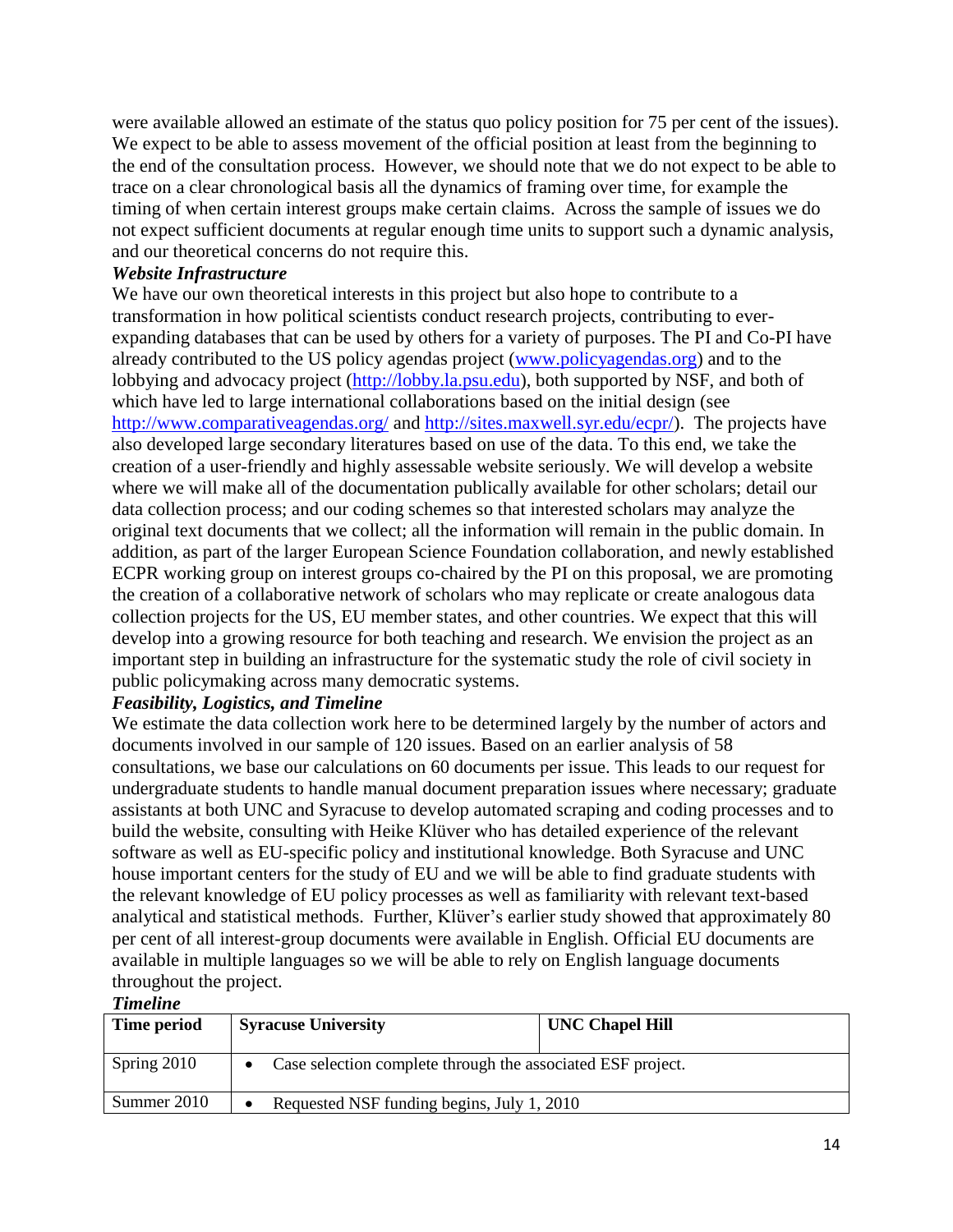|             | Heike Klüver, if funded by a DAAD Fellowship from the German Government,<br>٠<br>will be a visiting fellow at UNC during the 2010-2011 AY.                                                                                                                                                                                                                                                                                                  |                                                                                                                                                                                                                                                                                                                                                                                                                                                                                              |  |  |  |
|-------------|---------------------------------------------------------------------------------------------------------------------------------------------------------------------------------------------------------------------------------------------------------------------------------------------------------------------------------------------------------------------------------------------------------------------------------------------|----------------------------------------------------------------------------------------------------------------------------------------------------------------------------------------------------------------------------------------------------------------------------------------------------------------------------------------------------------------------------------------------------------------------------------------------------------------------------------------------|--|--|--|
|             | Joint meeting of PI, co-PI and Klüver at UNC.<br>٠                                                                                                                                                                                                                                                                                                                                                                                          |                                                                                                                                                                                                                                                                                                                                                                                                                                                                                              |  |  |  |
|             | Klüver will train SU undergraduate<br>$\bullet$<br>and graduate students on the<br>collection of documents.<br>Password protected project website<br>$\bullet$<br>portal for sharing documents will be                                                                                                                                                                                                                                      | Klüver will train UNC undergraduate<br>$\bullet$<br>students in the processing of the text<br>documents.                                                                                                                                                                                                                                                                                                                                                                                     |  |  |  |
| Fall 2010   | established.<br>SU team responsible for Document<br>$\bullet$<br>Collection, the establishment of a<br>document database and the coding of<br>documents according to information<br>gathered on interest groups' website<br>concerning group type, level of<br>analysis and Member State. Students<br>will be particularly trained in how to<br>identify and search for relevant<br>documents as well as in automatic<br>downloading tools. | UNC team responsible for Text<br>$\bullet$<br>Processing which includes transfer to<br>digital format for any documents not<br>already digitally readable, unification<br>of British and American spellings,<br>correction of spelling errors, removal<br>of unnecessary information (e.g.<br>contact details) and merging the<br>different documents into one single<br>text file with each original document<br>tagged with identification variables<br>such as name of the actor or actor |  |  |  |
|             | Syracuse team will be slightly ahead<br>of UNC team.                                                                                                                                                                                                                                                                                                                                                                                        | type. Students will be trained in using<br>a Python Script to automatically edit<br>the documents and in how to conduct<br>the necessary manual steps.                                                                                                                                                                                                                                                                                                                                       |  |  |  |
|             | Based on Klüver's experience in document collection and text processing, we<br>٠<br>expect to finish 30 issues in 3 months.                                                                                                                                                                                                                                                                                                                 |                                                                                                                                                                                                                                                                                                                                                                                                                                                                                              |  |  |  |
| Spring 2011 | SU team will finish collecting<br>$\bullet$<br>documents on another 30 issues.                                                                                                                                                                                                                                                                                                                                                              | • UNC team will finish processing text<br>for another 30 issues.<br>A team of graduate assistants will be<br>$\bullet$<br>trained in analyzing the processed<br>texts using T-LAB. The graduate<br>students will then start performing the<br>text analysis for the readily processed<br>documents. We estimate that they can<br>finish the text analysis for 30 issues by<br>the end of the semester.                                                                                       |  |  |  |
|             | Joint meeting of PI, co-PI and Klüver at Syracuse to assess progress.<br>$\bullet$                                                                                                                                                                                                                                                                                                                                                          |                                                                                                                                                                                                                                                                                                                                                                                                                                                                                              |  |  |  |
| Summer 2011 | The SU team will finish document<br>$\bullet$<br>collection for the last 60 issues.                                                                                                                                                                                                                                                                                                                                                         | The UNC team will finish text<br>$\bullet$<br>processing for the last 60 issues.<br>UNC text analysis team will finish the<br>$\bullet$<br>text analysis of another 60 issues.                                                                                                                                                                                                                                                                                                               |  |  |  |
| Fall 2011   | External website for sharing data<br>$\bullet$<br>with scholarly community will be<br>established, including original and<br>process documents, quantitative<br>coding results, and background<br>information on each case.                                                                                                                                                                                                                 | UNC text analysis team will finish the<br>$\bullet$<br>text analysis for the last 30 issues and<br>will start with the analysis of the<br>gathered data.                                                                                                                                                                                                                                                                                                                                     |  |  |  |
| Spring 2011 | $\bullet$                                                                                                                                                                                                                                                                                                                                                                                                                                   | Data analysis finalized, project coordinators write up the results and present them<br>at several conferences before submitting the papers to journals.                                                                                                                                                                                                                                                                                                                                      |  |  |  |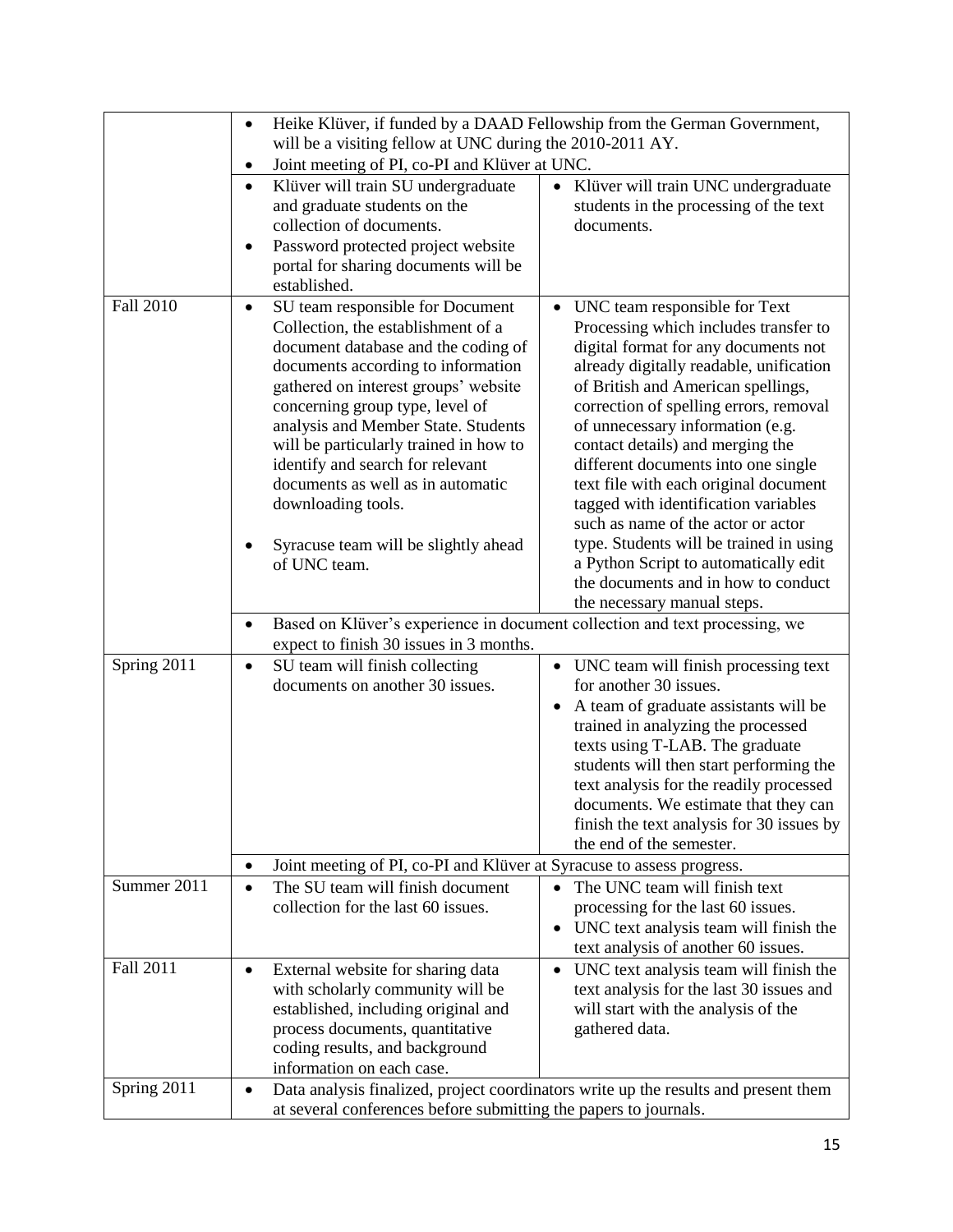|  | June 30, $2011$ - funding expires |
|--|-----------------------------------|
|--|-----------------------------------|

#### *Results from Prior NSF Support*

Mahoney: No prior NSF support

Baumgartner (not including dissertation grants or REU supplements):

- SES 0719703, September 1, 2007 to August 31, 2008. "New Computer Science Applications in Automated Text Identification and Classification for the Social Sciences." This has led to the development of automated classifiers for the policy agendas project to be included in other research projects.
- SBR 0111611, January 1, 2002 to December 31, 2007. "Collaborative Research: Database Development for the Study of Public Policy."
- SBR 9320922, March 15, 1994 to February 28, 1998 "Policy Agendas in the United States since 1945." These two awards have supported the policy agendas project. Results include:

[www.policyagendas.org](http://www.policyagendas.org/)

[www.comparativeagendas.org](http://www.comparativeagendas.org/)

- *Agendas and Instability in American Politics*, 2nd ed. Chicago: University of Chicago Press, 2009 (with Bryan D. Jones).
- A General Empirical Law for Public Budgets: A Comparative Analysis. *American Journal of Political Science*, October 2009. (Bryan D. Jones, Frank R. Baumgartner, Christian Breunig, Christopher Wlezien, Stuart Soroka, Martial Foucault, Abel François, Christoffer Green-Pedersen, Peter John, Chris Koske, Peter B. Mortensen, Frédéric Varone, and Stefaan Walgrave)
- Punctuated Equilibrium in Comparative Perspective. *American Journal of Political Science*, 53, 3, (July 2009): 602–619. (Frank R. Baumgartner, Christian Breunig, Christoffer Green-Pedersen, Bryan D. Jones, Peter B. Mortensen, Michiel Neytemans, and Stefaan Walgrave)
- *Comparative Studies of Policy Agendas*. New York: Routledge, 2008. (Edited, with Christoffer Green-Pedersen and Bryan D. Jones).
	- (Previously published as a special issue of the *Journal of European Public Policy*, vol. 13, no. 7, September 2006.)
- *The Politics of Attention: How Government Prioritizes Problems.* Chicago: University of Chicago Press, 2005. (with Bryan D. Jones)
- *Policy Dynamics*. Chicago: University of Chicago Press, 2002. (Edited, with Bryan D. Jones)

SBR 0111224, July 1, 2001 to June 30, 2004. "Lobbying and Issue-Definition."

SBR 9905195, August 1, 1999 to December 31, 2000. "Collaborative Research on Lobbying."

These two awards have supported the lobbying and advocacy project. Results include:

http://lobby.la.psu.edu

*Lobbying and Policy Change: Who Wins, Who Loses, and Why*. Chicago: University of Chicago Press, 2009 (with Jeffrey M. Berry, Marie Hojnacki, Beth L. Leech, and David C. Kimball).

Several works in progress

The development of an international of scholars, the basis of the current proposal.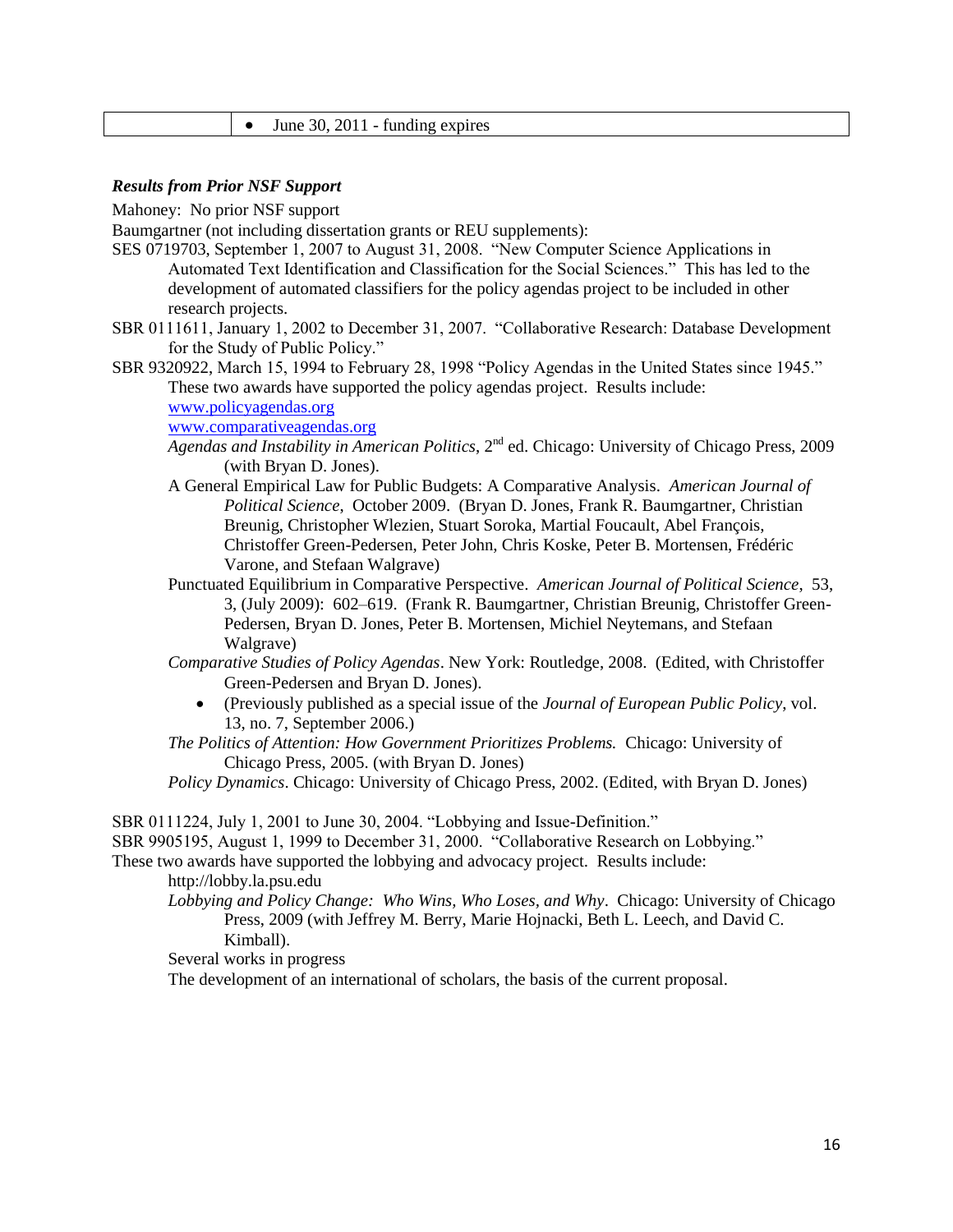## *References*

- Bailey, Andrew and Cheryl Schonhardt-Bailey. 2008. Does deliberation matter in FOMC monetary policymaking? The Volcker Revolution of 1979. *Political Analysis*. 16(4): 404- 427
- Baumgartner, Frank R., Jeffrey M. Berry, Marie Hojnacki, David C. Kimball, and Beth L. Leech. 2009. *Lobbying and Policy Change: Who Wins, Who Loses, and Why*. Chicago: University of Chicago Press.
- Baumgartner, Frank R., Suzanna L. De Boef and Amber E. Boydstun. 2008. *The Decline of the Death Penalty and the Discovery of Innocence.* New York: Cambridge University Press.
- Baumgartner, Frank R., and Bryan D. Jones. 2009. *Agendas and Instability in American Politics*. 2nd ed. Chicago: University of Chicago Press.
- Baumgartner, Frank R., and Christine Mahoney. 2008. The Two Faces of Framing: Individual-Level Framing and Collective Issue-Definition in the EU. *European Union Politics* 9 (3): 435–49.
- Berinski, Adam J., and Donald R. Kinder. 2006. Making Sense of Issues Through Media Frames: Understanding the Kosovo Crisis. *Journal of Politics* 68, 3: 640–56.
- Druckman, James N. 2001. On the Limits of Framing Effects: Who Can Frame? *Journal of Politics* 63, 4: 1041–66.
- Entman, Robert M. 1991. Framing US coverage of international news: Contrasts in narratives of the KAL and Iran air incidents. *Journal of Communication* 43(4): 51-58
- Gilliam, Franklin D., Jr., and Shanto Iyengar. 2000. Prime Suspects: The Influence of Local Television News on the Viewing Public. *American Journal of Political Science* 44, 3: 560–573.
- Image. 2009. ALCESTE. Logiciel d'Analyse de Données Textuelles. Version 4.7. [http://www.image-zafar.com/.](http://www.image-zafar.com/) last accessed on 4 May 2009.
- Klüver, Heike. forthcoming. Measuring interest group influence using quantitative text analysis. *European Union Politics.*
- Klüver, Heike. 2009. Understanding policy-making in the European Union: Interest group influence on policy formulation. Paper presented at the 67th National Conference of the Midwest Political Science Association, Chicago. 2 - 5 April 2009.
- Lancia, Franco. 2009. T-LAB Pro. Tools for Text Analysis. Version 6.1., [http://www.tlab.it.](http://www.tlab.it/) last accessed on 4 May 2009.
- Laver, Michael, Kenneth Benoit and John Garry. 2003. Extracting Policy Positions from Political Texts Using Words as Data. *American Political Science Review* 97 (2): 311–331.
- Lindblom, Charles E. 1977. *Politics and Markets*. New York: Basic Books.
- Lowe, Will. 2009. Yoshikoder. Software for multilingual content analysis. Version 0.6.3., [http://www.yoshikoder.org/.](http://www.yoshikoder.org/) last accessed on 4 May 2009.
- Mahoney, Christine. 2008. *Brussels vs. the Beltway: Advocacy in the United States and the European Union. Washington. DC: Georgetown University Press.*
- Miller, M. Mark. 1997. Frame mapping and analysis of news coverage of contentious issues. *Social Science Computer Review*. 15(4): 367-378β
- Quinn, Kevin M. et al. 2008. How to Analyze Political Attention with Minimal Assumptions and Costs. Harvard University Department of Government, working paper, July 14.
- Proksch, Sven-Oliver and Jonathan B. Slapin. 2008. WORDFISH: Scaling Software for Estimating Political Positions from Texts. Version 1.2., URL (consulted Sept. 2008): [http://www.wordfish.org](http://www.wordfish.org/)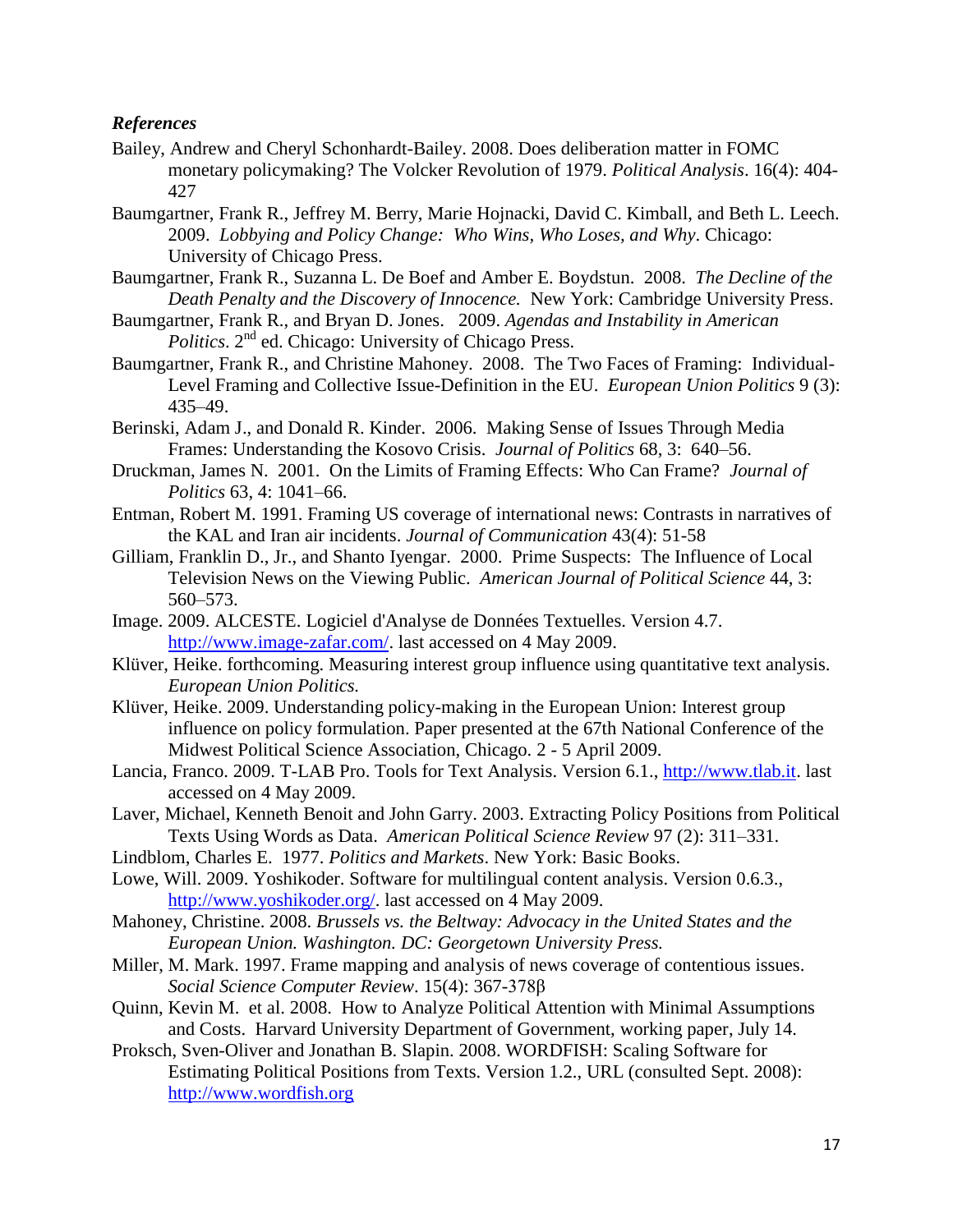Riker, William H. 1986. *The Art of Political Manipulation*. New Haven: Yale University Press. Riker, William H. 1996. *The Strategy of Rhetoric.* New Haven: Yale University Press. Schattschneider, E. E. 1960. *The Semi-Sovereign People*. New York: Holt. Rinehart and Winston.

- Slapin, Jonathan B., and Sven-Oliver Proksch. 2008. A Scaling Model for Estimating Time-Series Party Positions from Texts. *American Journal of Political Science* 52 (3): 705–722.
- Schonhardt-Bailey, Cheryl. 2005. Measuring ideas more effectively: An analysis of Bush and Kerry's national security speeches. *PS: Political Science & Politics*. 38(4): 701-711.
- Schonhardt-Bailey, Cheryl. 2006. *From the Corn Laws to Free Trade: Interests, Ideas, and Institutions in Historical Perspective*. Cambridge: MIT Press.
- Schonhardt-Bailey, Cheryl. 2008. The Congressional Debate on Partial-Birth Abortion: Constitutional Gravitas and Moral Passion. *British Journal of Political Science*. 38 (3): 383–410.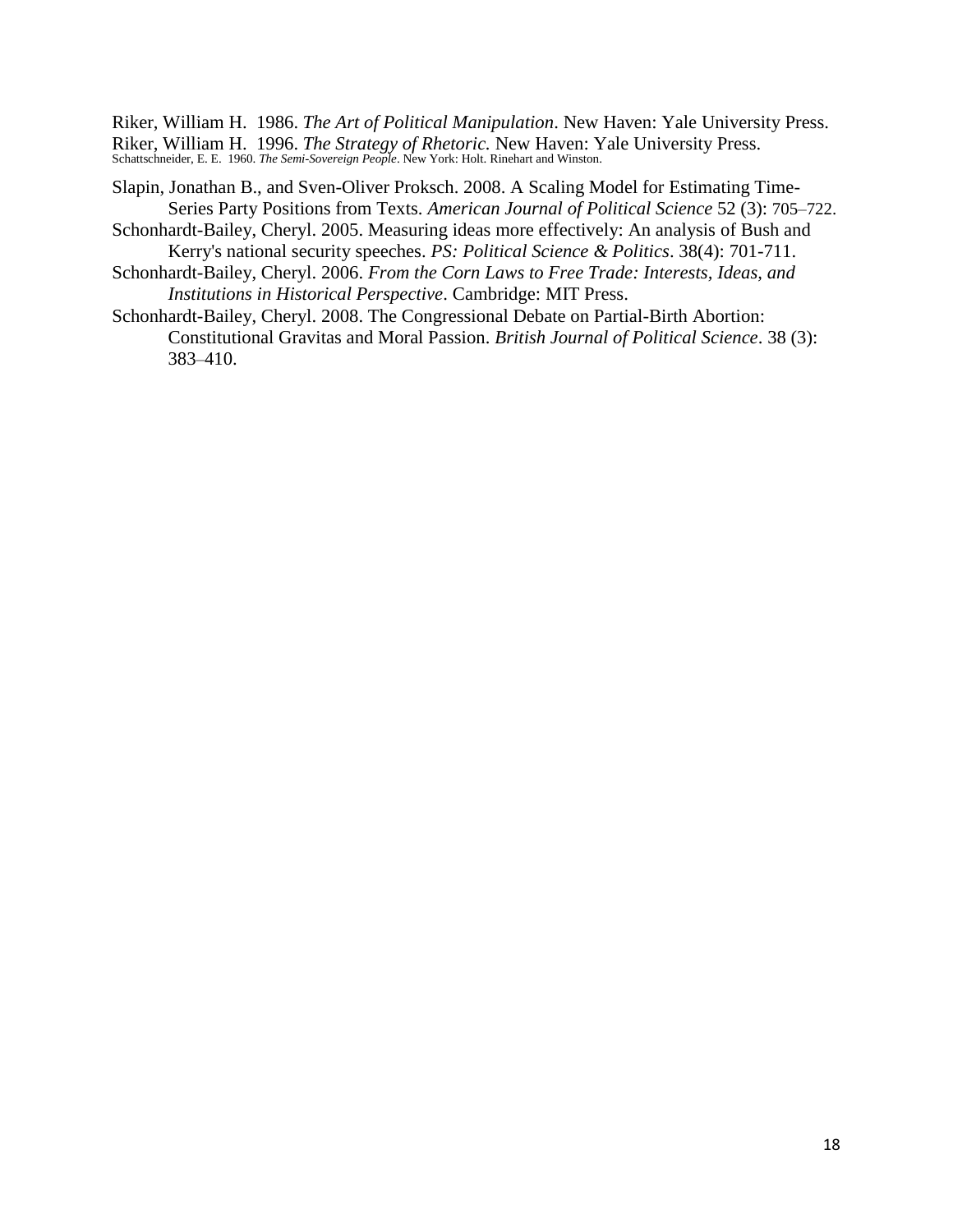## **Christine Mahoney**

## **PROFESSIONAL PREPARATION**

| The Pennsylvania State University International Relations |            | <b>B.A.</b> 2001 |
|-----------------------------------------------------------|------------|------------------|
| The Pennsylvania State University Political Science       |            | M.A. 2003        |
| The Pennsylvania State University Political Science       |            | Ph.D. 2006       |
| <b>Syracuse University</b>                                | EU Postdoc | 2006-2007        |

## **APPOINTMENTS**

| $09/2007$ – present | <b>Assistant Professor of Political Science</b>                       |
|---------------------|-----------------------------------------------------------------------|
|                     | Maxwell School of Citizenship and Public Affairs, Syracuse University |
| $09/2008$ – present | Director                                                              |
|                     | Moynihan European Research Centers (Center for European Studies &     |
|                     | Maxwell EU Center), Syracuse University, NY                           |
| $09/2007$ – present | Senior Research Associate                                             |
|                     | Moynihan Institute of Global Affairs, Syracuse University, NY         |
| $2006 - 2007$       | <b>Postdoctoral Research Fellow</b>                                   |
|                     | Moynihan European Research Centers, Syracuse University, NY           |
|                     |                                                                       |

## **PUBLICATIONS**

*Brussels vs. the Beltway: Advocacy in the United States and the European Union.* Washington, D.C.: Georgetown University Press. (2008). "Converging Perspectives on Interest-Group Research in Europe and America." with Frank R. Baumgartner. *West European Politics.* Vol. 31(6): 1251-1271 (2008). "The Two Faces of Framing: Individual-Level Framing and Collective Issue-Definition in the EU" with Frank R. Baumgartner. *European Union Politics*. Vol. 9(3):435-449 (2008). "The Role of Interest Groups in Fostering Citizen Engagement: The Determinants of Outside Lobbying" Chapter in *From National toward International Linkages? Civil Society and Multi-level Governance*. William Maloney and Jan Van Deth Eds. Cheltenham: Elgar Publishing (2008) Pp.170-192. "Networking vs. Allying: The Decision of Interest Groups to Join Coalitions in the US and the EU," *Journal of European Public Policy.* Vol. 14(2):366-383 (2007). "Lobbying Success in the United States and the European Union," *Journal of Public Policy*. Vol 27(2): 35-56 (2007). "The Power of Institutions: State and Interest-Group Activity in the European Union," *European Union Politics*. Volume 5 (4): 441–466 (2004). "Interest Groups in Multilevel Governance" Chapter in *Politics Beyond the State*. Kris Deschouwer and Maarten Theo Jans Eds. Brussels: VUB University Press. (2007). Pp.109-138.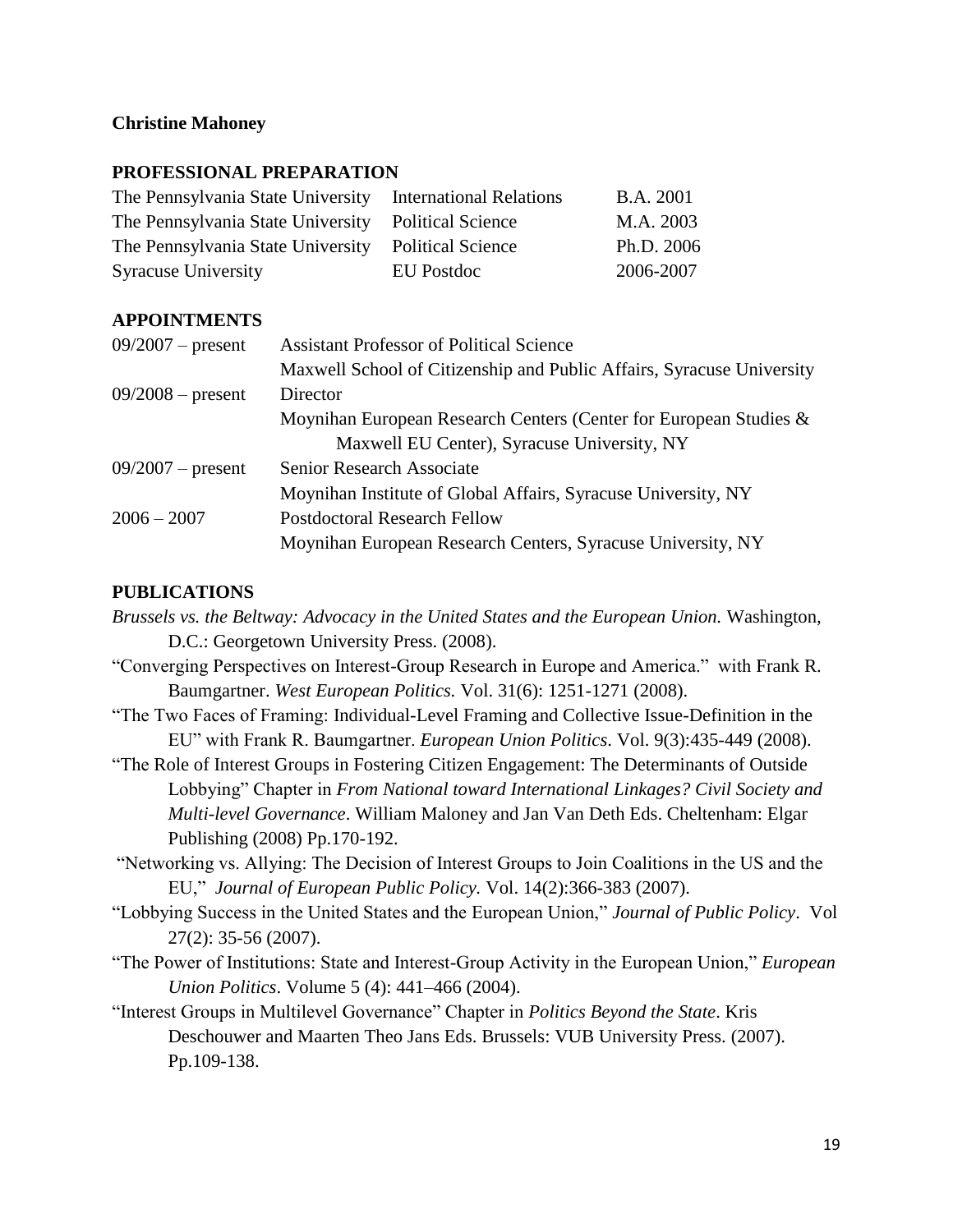- "Help versus Harm: The Impact of NGO Interventions" Book Review of *Aiding Peace? The Role of NGOs in Armed Conflict* in the *International Studies Review* (2007).
- "Social Movements and the Rise of New Issues" with Frank R. Baumgartner. Chapter in *Routing the Opposition: Social Movements, Public Policy and Democracy*. Eds. Helen Ingram, Valerie Jenness and David S. Meyer. Minneapolis: University of Minnesota Press. (2004). Pp. 65–86

# **SYNERGISTIC ACTIVITIES:**

- Director of the Moynihan European Research Centers Direct two centers promoting research, study and understanding of governance and civil society in Europe and the European Union, run a speaker series bringing in scholars and policymakers working on topics of governance in the European Union to engage with faculty and students.
- Co-chair of the European Consortium for Political Research Standing Group on Interesting Groups – promoting scholarly exchange on research on Global Civil Society
- Member of the Steering Committee for the Transatlantic Collaborative Network on Civil Society, bringing together European and American academics conducting research on advocacy, interest groups, NGOs and international organizations.
- Direct a tutoring program for Burmese refugee children at a local NGO for newly arriving refugees, provide volunteer opportunities for graduate students seeking experience in an NGO.
- Affiliated with the Moynihan Transnational NGO initiative promoting communication and learning between NGO scholars and NGO practitioners; and developing research projects with practical relevance to the NGO sector

# **COLLABORATORS AND OTHER AFFILIATIONS**

# *Collaborators and co-editors***:**

Frank Baumgartner (The Pennsylvania State University), Beth Leech (Rutgers University)

# *Graduate and Postdoctoral advisors:*

Frank Baumgartner (The Pennsylvania State University), Suzanna DeBoef (The Pennsylvania State University), Donna Bahry (The Pennsylvania State University), Jeffrey Berry (Tufts University), John McCarthy (The Pennsylvania State University), Regina Smyth (Indiana University)

# *Thesis advisor and postgraduate-scholar sponsors (6):*

Michael Beckstrand (Syracuse University, PhD advisor), Eunice Rachel Wagaki Mwangi (Syracuse University, PhD committee member), Nadine Cecile Georgel (Syracuse University, PhD committee member), Toby Van Assche (Syracuse University, PhD committee member – Now at: University of Antwerp), Laila Sorurbakhsh, (University of Houston, External Reader PhD committee member), Recep Aktas (Syracuse University, MA Thesis advisor), Heike Klüver (University of Mannheim, Post-graduate-scholar sponsor).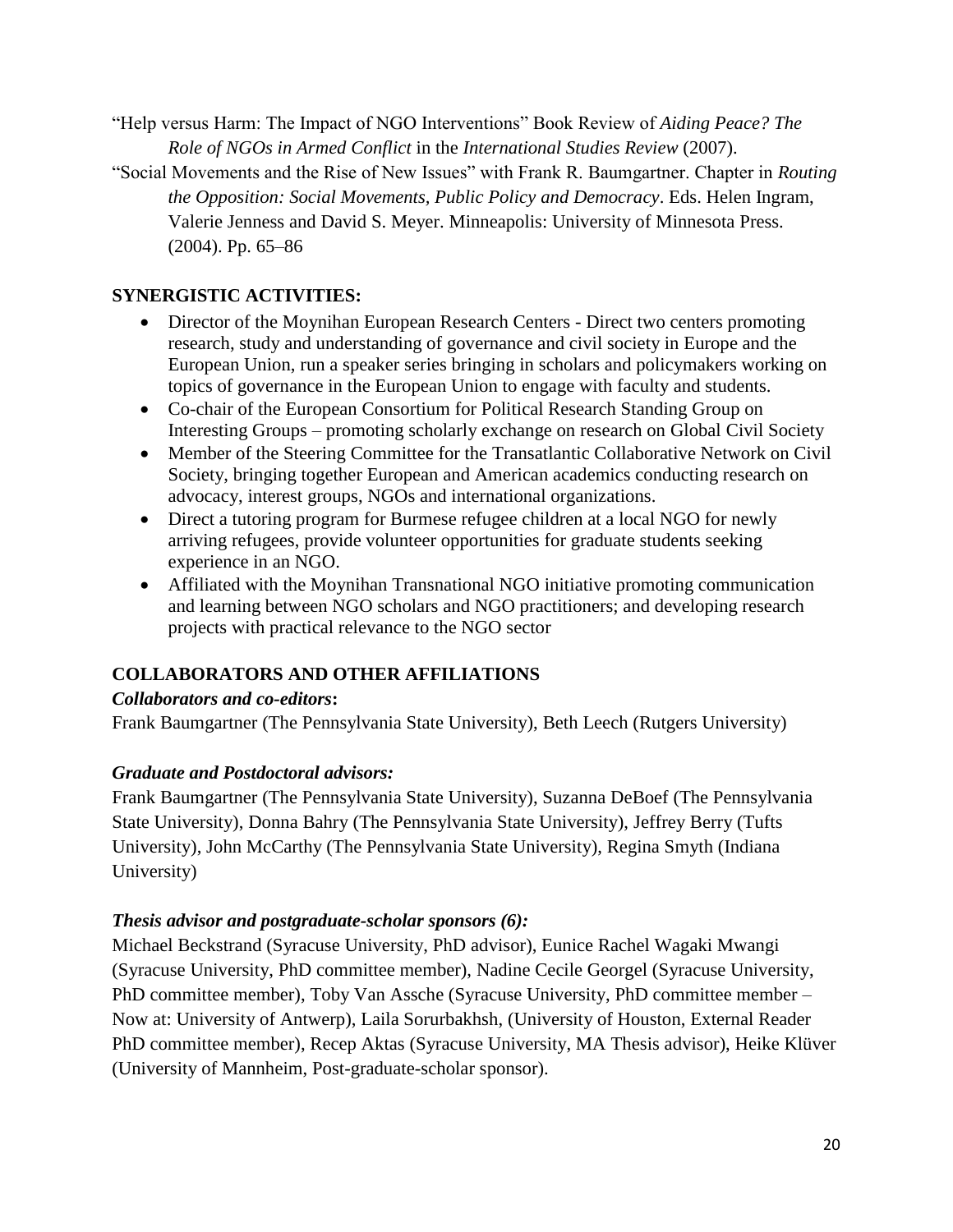## **FRANK R. BAUMGARTNER**

Richard J. Richardson Distinguished Professor of Political Science University of North Carolina, Chapel Hill • Chapel Hill, NC 27599-3265

Phone 919 962 0414 • Fax 919 962 0432 • [frankb@unc.edu](mailto:frankb@unc.edu)

## *Professional Preparation (Education)*

Ph.D., 1986, The University of Michigan. Political Science

M.A., 1983, The University of Michigan. Political Science

B.A., 1980, The University of Michigan. Political Science and French. Phi Beta Kappa

## *Full Time Academic Appointments*

2009– Richardson Distinguished Professor of Political Science, UNC Chapel Hill

- 1998–09 Penn State University (Professor 1998–07; Miller-LaVigne Professor 2007–09)
- 1998–99 California Institute of Technology, Visiting Professor
- 1987–98 Texas A&M University (Assistant 1987–92; Associate 1992–97; Professor 1997–98)
- 1986–87 The University of Iowa, Visiting Assistant Professor

## *Selected Publications Related to this Grant Proposal*

- *Lobbying and Policy Change: Who Wins, Who Loses, and Why*. Chicago: University of Chicago Press, 2009 (with Jeffrey M. Berry, Marie Hojnacki, Beth L. Leech, and David C. Kimball).
- *The Decline of the Death Penalty and the Discovery of Innocence.* New York: Cambridge University Press, 2008 (with Suzanna L. De Boef and Amber E. Boydstun). (Kammerer Award, best book in US public policy, American Political Science Association, 2008)
- *The Politics of Attention: How Government Prioritizes Problems.* Chicago: University of Chicago Press, 2005. (with Bryan D. Jones)
- *Basic Interests: The Importance of Groups in Politics and in Political Science*. Princeton: Princeton University Press, 1998. (with Beth L. Leech)
- The Two Faces of Framing: Individual-Level Framing and Collective Issue-Definition in the EU. *European Union Politics* 9, 3 (2008): 435–49. (with Christine Mahoney)

## *Other Significant Publications*

- Converging Perspectives on Interest-Group Research in Europe and America. *West European Politics*, 31, 6 (2008): 1251–71. (with Christine Mahoney)
- A General Empirical Law for Public Budgets: A Comparative Analysis. *American Journal of Political Science*, forthcoming, October 2009. (Bryan D. Jones, Frank R. Baumgartner, Christian Breunig, Christopher Wlezien, Stuart Soroka, Martial Foucault, Abel François, Christoffer Green-Pedersen, Peter John, Chris Koske, Peter B. Mortensen, Frédéric Varone, and Stefaan Walgrave)
- Punctuated Equilibrium in Comparative Perspective. *American Journal of Political Science*, 53, 3, (July 2009): 602–619. (Frank R. Baumgartner, Christian Breunig, Christoffer Green-Pedersen, Bryan D. Jones, Peter B. Mortensen, Michiel Neytemans, and Stefaan Walgrave)
- *Agendas and Instability in American Politics.* Chicago: University of Chicago Press, 1993. (with Bryan D. Jones) (Wildavsky Award, book of lasting impact, 2001);  $2<sup>nd</sup>$  edition 2009.

## *Synergistic Activities*

"Database Development for the Study of Public Policy," NSF grant # SBR–0111611 for \$690,719 covering the period from January 1, 2002 to December 31, 2007, with Bryan D. Jones. Information concerning our project, as well as all of the data we have collected, is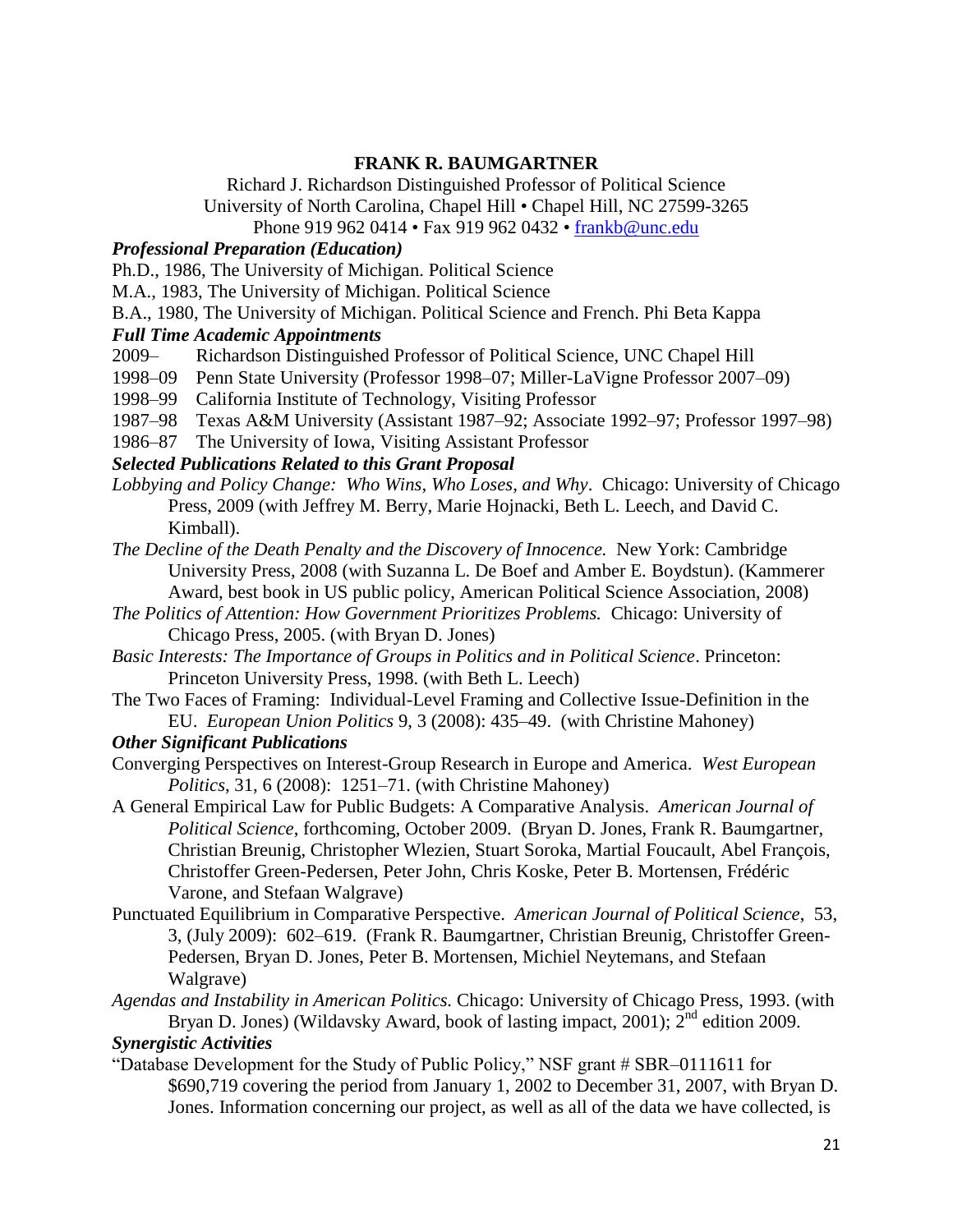available at the Policy Agendas web site: [www.policyagendas.org.](http://www.policyagendas.org/)

- National Science Foundation, "New Computer Science Applications in Automated Text Identification and Classification for the Social Sciences." Grant # SES 0719703, \$55,722, September 1, 2007 to August 31, 2008. PI, with John McCarthy.
- National Science Foundation, "Lobbying and Issue-Definition." Grant # SBR 0111224, \$235,930, July 1, 2001 to June 30, 2004. Principal Investigator. Co-Investigators are: Jeff Berry, Marie Hojnacki, Beth Leech, and David Kimball.
- National Science Foundation, "Collaborative Research on Lobbying." Grant # SBR 9905195, \$80,569, August 1, 1999 to December 31, 2000. Principal Investigator. Co-Investigators are: Jeff Berry, Marie Hojnacki, Beth Leech, and David Kimball.

## *Collaborators within the Past 48 Months*

John McCarthy, Marie Hojnacki, Suzanna De Boef, Frank Dardis, Fuyuan Shen (Penn State), Bryan Jones (Washington), Amber Boydstun (UC Davis), Jeffrey Berry (Tufts), David Kimball (Missouri) Tim LaPira (College of Charleston), Beth Leech (Rutgers), Christine Mahoney (Syracuse), James True (Lamar) John Wilkerson (Washington) David Lowery (Leiden), Virginia Gray (North Carolina), Jim Stimson (North Carolina), Christian Breunig (Washington), Martial Foucault (Montreal), Abel François (Strasbourg), Christoffer Green-Pedersen (Aarhus), Peter John (Manchester), Chris Koske (Washington), Peter B. Mortensen (Aarhus), Stuart Soroka (McGill), Frédéric Varone (Geneva), Stefaan Walgrave (Antwerp), Michiel Neytemans (Antwerp), Chris Wlezien (Temple), Joe McGlaughlin (Temple), Andrew W. Martin (Ohio State), Heather Larsen-Price (Memphis), Trey Thomas (Texas), Ed Walker (Vermont)

## *Thesis Advisees (PhD committees chaired since 1997)*

Amber Boydstun (Ph.D., Penn State; 2008; currently at UC Davis) Christine Mahoney (Ph.D., Penn State; 2006; currently at Syracuse) Beth Leech (Ph.D., Texas A&M, 1998; currently at Rutgers) Michael MacLeod (Ph.D., Texas A&M, 1998; currently at Forestar Research) Doris McGonagle (Ph.D., Texas A&M, 1998; currently at Blinn College) James True (Ph.D., Texas A&M, 1997; currently at Lamar University) Total graduate advisees since 1997: 6

*Graduate Advisors (PhD Committee at the University of Michigan)* Roy Pierce, University of Michigan, Chair (deceased) Jack L. Walker, Jr., University of Michigan (deceased) Joel D. Aberbach, UCLA (Formerly, University of Michigan)

(Revised July 2009)